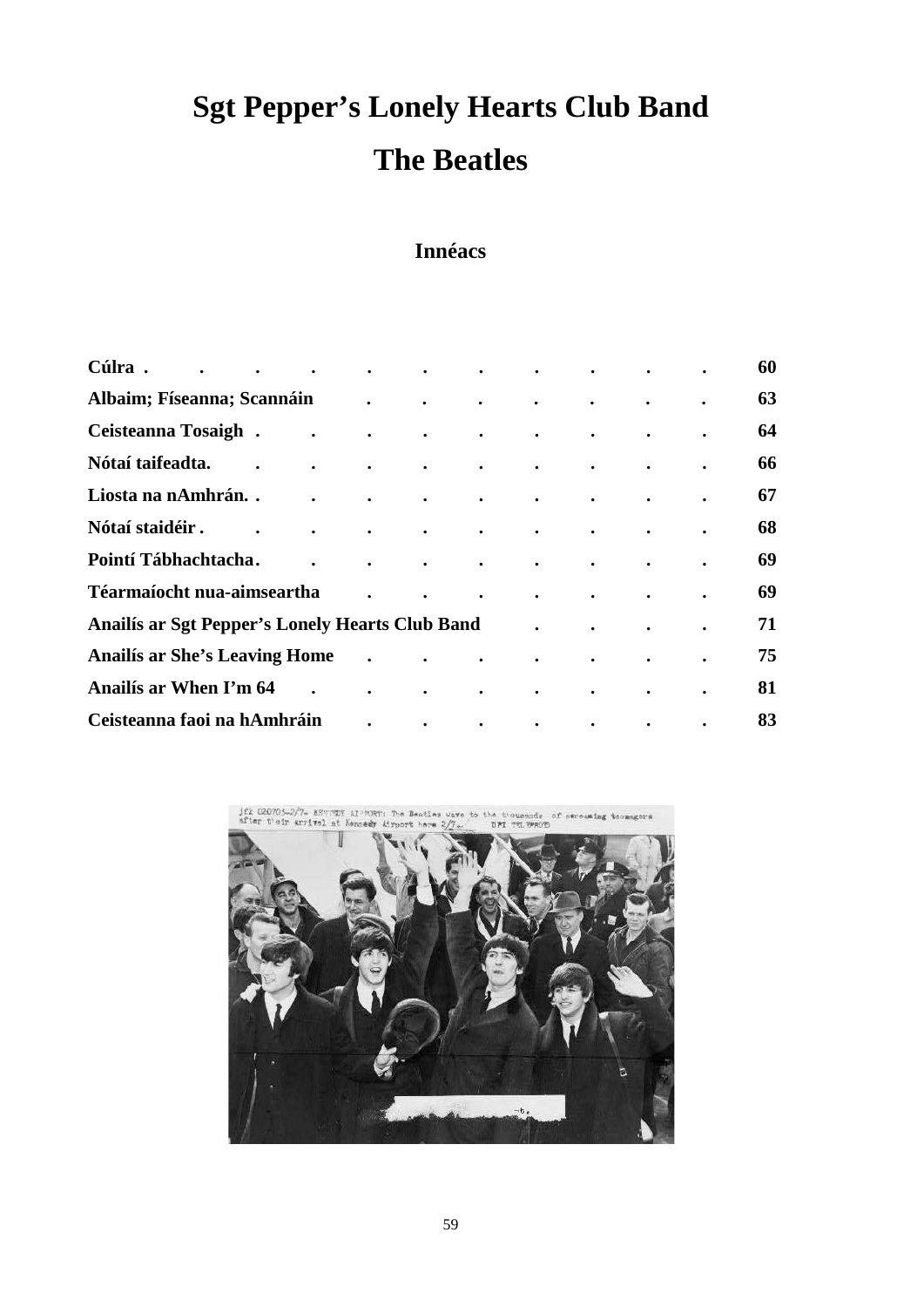## **Cúlra**

#### **1956 - 1970**

Bhí trialacha ar siúl i Leabharpholl ag John Lennon sa bhliain 1957 le giotaraí a fháil dá ghrúpa Quarrymen, agus nuair a fuair Paul McCartney an áit sa bhanna, cuireadh tús leis an ghrúpa is fearr dá mhair riamh, dar le roinnt daoine. Taobh istigh de bhliain bhí beirt cheoltóirí eile i ndiaidh teacht isteach sa bhanna - George Harrison ar ghiotar, agus Stuart Sutcliffe ar dhordghiotar. D'athraigh siad an t-ainm ar feadh tamaill ghairid go "Johnny And The Moondogs", agus arís go "Silver Beetles". In Aibreán na bliana 1960 chuaigh siad ar thuras thart ar Albain mar ghrúpa tacaíochta do Johnny Gentle, ceoltóir mór le rá ag an am.

Faoi shamhradh na bliana sin (1960) bhí ainm úr orthu: The Beatles, agus fuair siad post leanúnach i gClub in Hamburg na Gearmáine. Thosaigh íomhá an ghrúpa ag athrú, go háirithe an t-athrú go frainse gruaige nó "mop-tops" mar a thugtaí orthu. Cuireadh deireadh leis an chéad turas chun na Gearmáine nuair a cuireadh Harrison as an tír as bheith faoi aois, agus nuair a chaill an chuid eile acu na ceadúnais.

I mí na Samhna 1961 chuir Brian Epstein (bainisteoir siopa ceoil) suim sa ghrúpa i ndiaidh dó iarrataisí a fháil ó dhaoine a bhí ag lorg ceirnín ar a raibh siad ag canadh. Chuaigh sé chun iad a fheiceáil sa Cavern agus go gairid ina dhiaidh sin thosaigh sé ag obair mar bhainisteoir dóibh. Ainneoin na n-iarrachtaí a rinne sé, dhiúltaigh go leor foilsitheoirí ceoil agus comhluchtaí céirnín glacadh leis na Beatles, cé gur éirigh leo airgead a fháil ó Decca le seisiúna taifeadta a dhéanamh. Ar an 10 Aibreán 1962 fuair siad droch-scéala go raibh Stuart Sutcliffe i ndiaidh bás a fháil sa Ghearmáin de bharr rith-fola inchinne. Ar deireadh fuair siad tacaíocht ó George Martin a shínigh an grúpa faoin lipéad Parlophone. I mí Lúnasa tugadh bata agus bóthar do Pete Best an drumadóir agus fuair Ringo Starr (Richard Starkey) a phost.

Ag deireadh na bliana 1962 d'éirigh leis an ghrúpa dul isteach sna cairteacha leis an chéad singil a bhí acu "Love me Do". Ar an 13 Feabhra 1963 bhí an grúpa le feiceáil ar an chlár teilifíse *Thank your Lucky Stars* lena singil úr "Please Please Me" a chur chun cinn. Chonaic sé mhilliún duine iad, agus níor ghlac sé i bhfad ar an singil sin barr na gcairteacha a shroichint. Lean na singil eile é seo, iad uilig go barr na gcairteacha: "From me to you", "She loves you" agus "I wanna Hold your Hand".

Ní minic san am sin a bhí deis ag ceoltóirí ón Bhreatain cáil a bhaint amach i Meiriceá ach is mar seo a tharla do na Beatles. In Aibreán 1964 bhí an chéad chúig áit acu sna cairteacha ansin (Billboard Hot 100) agus i gCeanada bhí naoi gcéirnín acu sa Top Ten. Chum siad a gcuid ceoil féin agus spreag siad grúpaí eile leis an rud céanna a dhéanamh - go háirithe na Rolling Stones.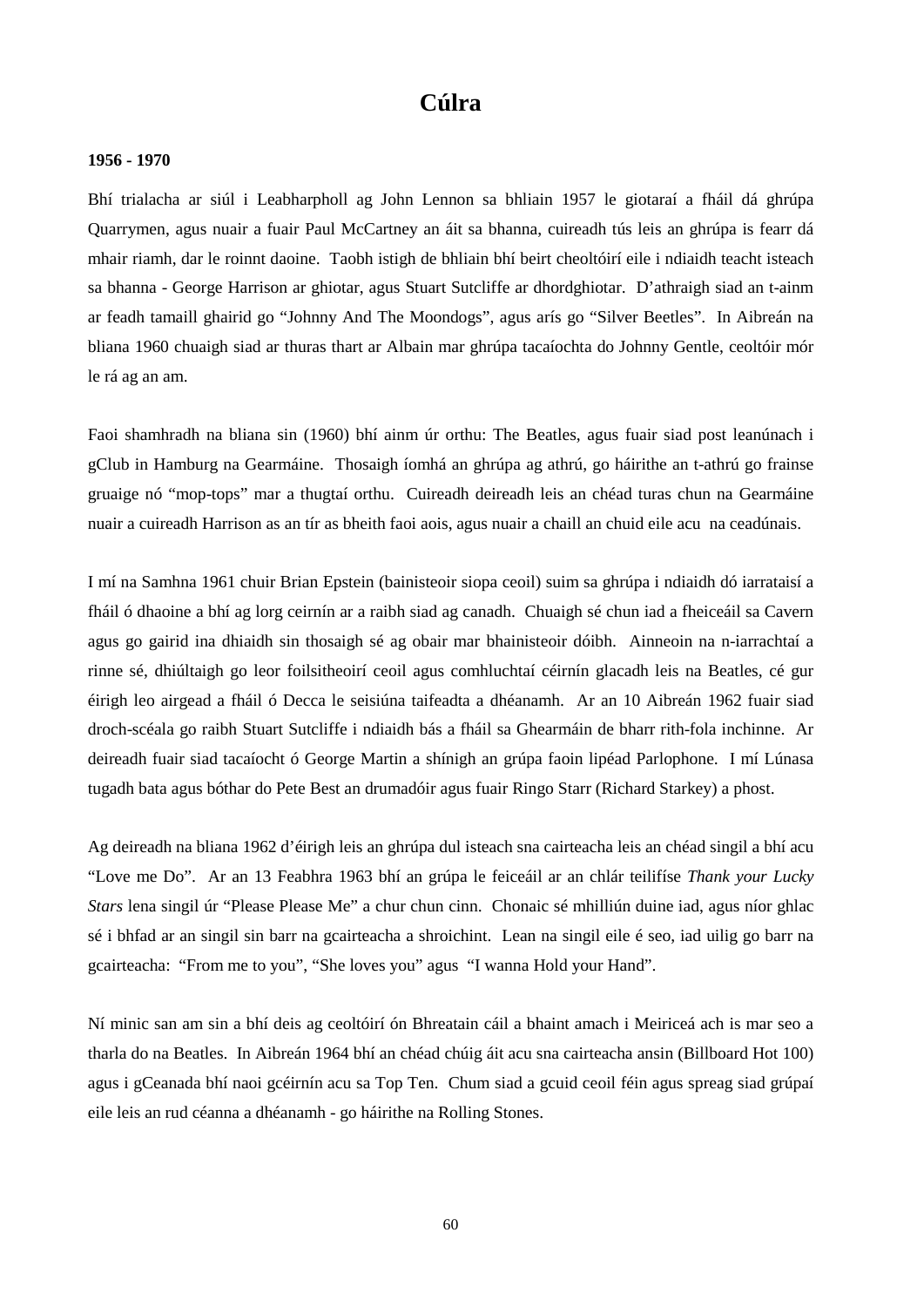Ba iad Lennon agus McCartney a chum an chuid is mó den cheol le chéile. Scríobh siad don lucht éisteachta ach bhí an-chuid úire ann fosta. Rinne siad dhá scannán *A Hard Day's Night* agus *Help!* agus d'éirigh go maith leo go poiblí. Sa bhliain 1965 bronnadh MBE orthu de bharr seirbhísí do thionscal na Breataine. Chríochnaigh siad an bhliain le Uimh 1 dúbailte "We can work it out/Day Tripper" Um Nollaig sa bhliain chéanna d'eisigh siad albam *Rubber Soul* nach raibh déanta suas d'amhráin ar éirigh go han-mhaith leo mar ba ghnáthach, ach a bhí déanta suas de bhailiúchán éagsúil ar fad le "Nowhere Man" "In my Life" agus "Norwegian Wood".

I rith na bliana 1966 lean na Beatles orthu ag seinm beo do lucht éisteachta nach raibh mórán smacht acu orthu féin, agus ba léir go raibh sé seo ag cur isteach ar an bhanna. I Tokyo chuir mic léinn in éadan an tseinm bheo ag Budokan agus bagraíodh bás ar bhaill den ghrúpa. Bhí círéib ann nuair nár fhreastail siad ar chóisír eagraithe ag Uachtarán Ferdinand Marcos i Manila. Chuir sé isteach ar dhaoine i Meiriceá nuair a dúirt John Lennon "We are more popular than Jesus now", agus thosaigh an Ku Klux Klan feachtas le deireadh a chur leis an "Beatle menace". Dá bharr seo uilig, sheinn siad sa cheolchoirm oifigiúil dheireanach ar an 29 Lúnasa 1966 i Candlestick Park, San Francisco.

Ina dhiaidh seo bhí deis ag na Beatles díriú isteach ar an chumadóireacht agus ar an taifeadadh. D'athraigh íomhá an ghrúpa arís agus nuair a bhí siad le feiceáil i ngriangraif bhí croiméal orthu uilig. Chaith John Lennon spéaclaí (roimhe sin bhí lionsaí aige). D'eisigh siad "Penny Lane/Strawberry Fields Forever" i ndiaidh sé mhí ach ní dheachaigh sé go huimhir 1 sna cairteacha, cé go raibh sé cóngarach don bharr.

Faoi shamhradh 1967 d'eisigh siad *Sgt Pepper's Lonely Hearts Club Band*, agus san albam seo bhí meascán de chultúr na n-óg sna seascaidí le fáil air: ealaín phop, faisean rí-gheal, drugaí, saoirse ó smacht tuistí agus misteachas láithreach. Bhí baint ag clúdach an albaim leis seo fosta mar go raibh griangraif de dhaoine ar chartchlár (cardboard cut-outs), agus den chéad uair ar chéirnín phop cheoil, focail na namhrán clóbhuailte. Bhí úire ag baint leis an cheol fosta, leis na hamhráin uilig ag rith isteach ina chéile in ionad briseadh a bheith eadarthu mar a bhíodh coitianta. Bhí ceangal idir na rianta éagsúla le caint ón stiúideo taifeadtha, gáire, fuaimeanna leictreonacha agus fuaimeanna ainmhithe. Chomh maith leis sin bhí cleasanna éagsúla ann, le hórgáin gail, ceolfhoirní, siotár, ainmhithe feirme, agus cúanna ag tafann ag deireadh "Good Morning, Good Morning". Mar chleas deireanach, bhí fuaim dheireanach na ceolfhoirne taifeadtha thar minicíocht 20,000 hertz, rud a d'fhág nach raibh sé inchloiste ach ag madraí!

Chuaigh an t-albam seo go huimhir 1 ar fud an domhain, rud a thug cuimhní de na sean-laethanta ar ais. Ach ar an 21 Lúnasa 1967 fuarthas Brian Epstein marbh de bharr anlucht drugaí. Ghlac na Beatles leis an nuacht seo go stuama agus shocraigh siad ar dhul ar aghaidh gan bhainisteoir.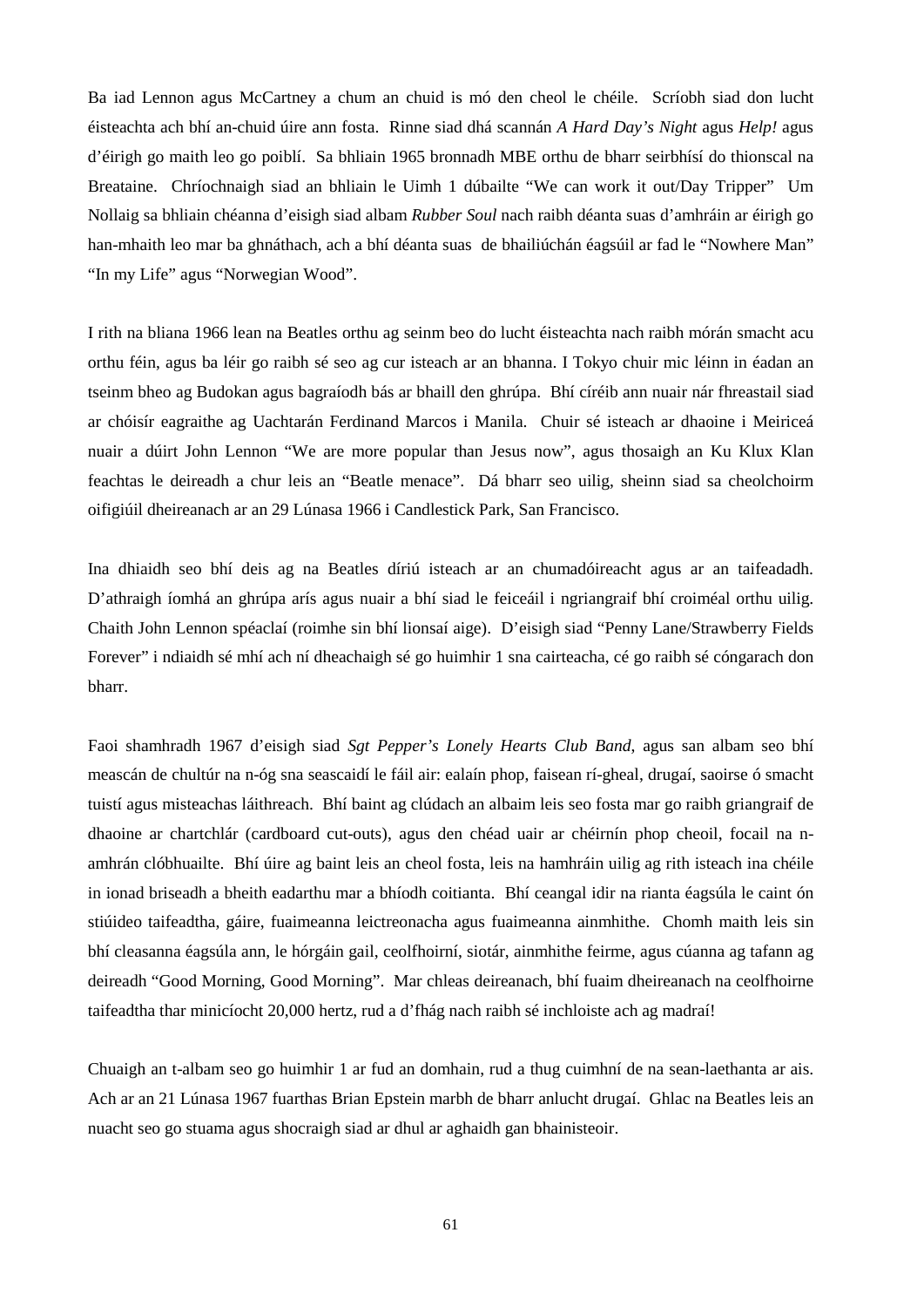I 1968 bhí siad ag éirí níos gafa le reachtáil a gcomhluchta "Apple Corps". Ach níor éirigh go ró-mhaith leo san obair seo agus tháinig Allen Klein isteach le cuidiú. Shocraigh siad ar na seascaidí a chríochnú le filleadh ar na foirmeacha níos simplí seachas foirmeacha casta. Bhí an uimhir 1 deireanach acu i 1969 le "Ballad of John and Yoko" amhrán nach raibh ach McCartney agus Lennon ag canadh/seinm air.

Faoin am seo bhí sé soiléir go raibh deacrachtaí ceoil agus pearsanta ag an bhanna ach bhí siad ag iarraidh na deacrachtaí seo a choinneáil i bhfolach. Tháinig siad le chéile arís leis an albam *Abbey Road* a chur le chéile. Ní dheachaigh an t-albam sin ach go huimhir 4 sna cairteacha, an áit ab ísle a bhain albam dá gcuid amach ó 1962.

Bhí cúrsaí ag éirí níos measa dóibh de réir a chéile, ach bhí neart oibre aonair ag gach duine acu. Rinne siad scánnán *Let it Be* ach níor éirigh go maith leis sin. Agus nuair a chuir siad an t-albam amach bhí sé le fáil i mbosca cartchláir le leabhar costasach, rud a d'ardaigh an praghas chomh hard sin nár ceannaíodh mórán cóipeanna de. Bhí leagan de "Long and Winding Road" le fáil air agus thug sé seo an uimhir 1 dheireanach i Méiriceá dóibh. Ba é "Let it Be" an singil dheireanach a d'eisigh siad agus chuaigh sé fhad le uimhir 2 sna cairteacha sular thit sé.

#### **1970 ar aghaidh**

I ndiaidh don ghrúpa briseadh suas eisíodh go leor bailiúchán dá gcuid ceoil. Tá siad seo tábhachtach don lucht mór leanúna a bhí agus atá go fóill ag na Beatles. Eisíodh *Anthology, Anthology 2* agus *Anthology 3* bailiúcháin de phíosaí éagsúla nach raibh ar fáil roimhe sin, roinnt agallamh agus amhráin nár chum siad féin.



Gan amhras cé go bhfuil grúpaí eile ann a bhí sár-mhaith, ní raibh aon ghrúpa ann a raibh meas ag an oiread sin daoine orthu.

**Leagan amach an ghrúpa:**

John Lennon (9 Deireadh Fómhair 1940 - 8 Nollaig 1980) Paul McCartney (18 Meitheamh 1942 -) George Harrison (25 Feabhra 1943 - ) Ringo Starr (7 Iúil 1940 - )

### **Ceisteanna**

- 1. Scríobh alt ar chúlra na Beatles.
- 2. Déan taighde ar na baill den ghrúpa.
- 3. Déan liosta de na grúpaí popcheoil eile a bhí thart ag an am céanna leis na Beatles.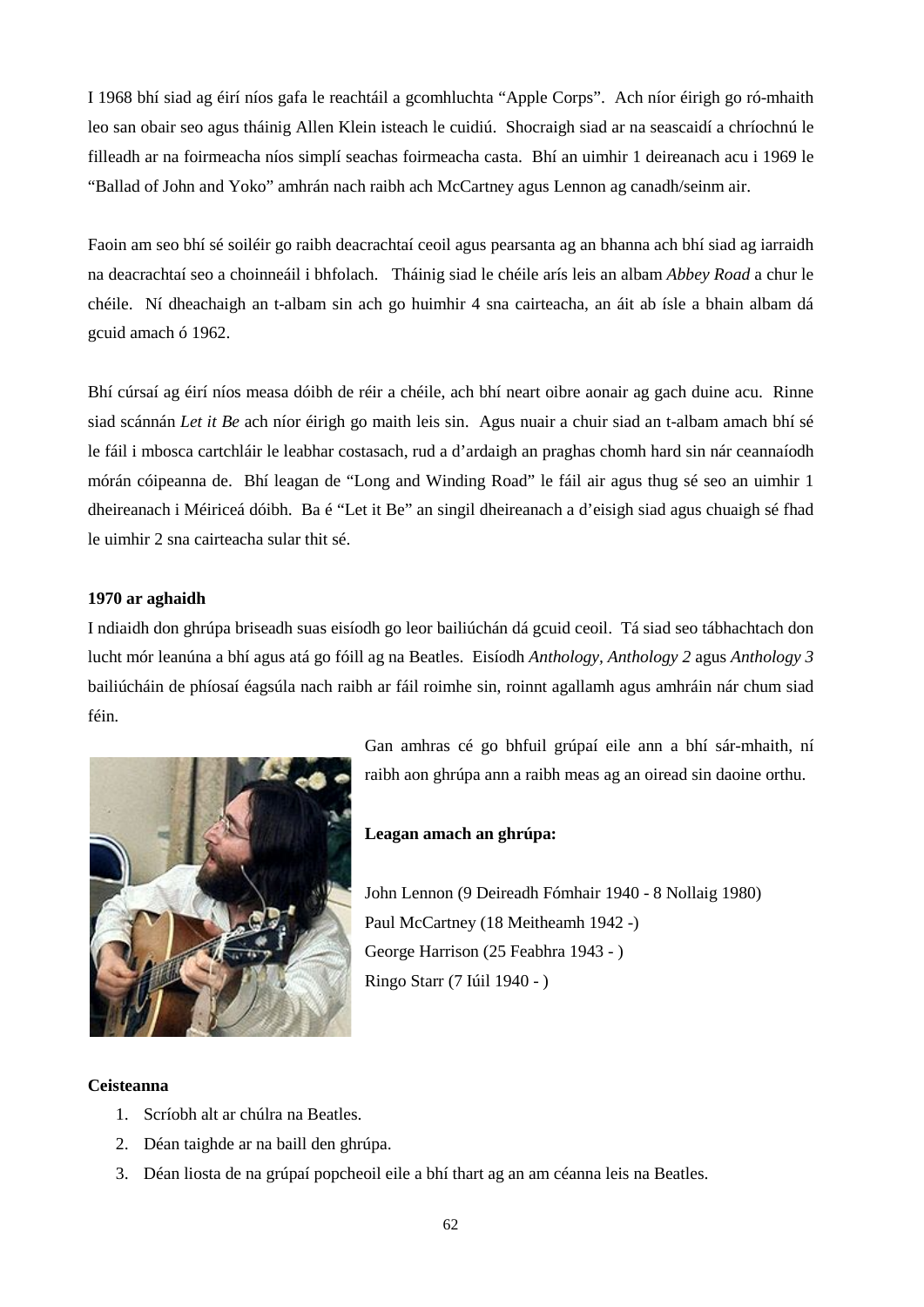# **Albaim; Físeanna; Scannáin**

Sgt Pepper's Lonely Hearts Club Band

| Cumadóirí:               | Lennon agus McCartney<br>(Harrison - rian 8) |
|--------------------------|----------------------------------------------|
| Seinnteoirí:             | The Beatles                                  |
|                          | Baill as Ceolfhoireann Fhiolarmónach Londain |
|                          | Seinnteoirí Indiacha                         |
|                          | Sounds Incorporated                          |
|                          | George Martin                                |
|                          | Mal Evans                                    |
| Dáta eisithe:            | 1d Meitheamh 1967                            |
| Smaoineamh don chlúdach: | Peter Blake                                  |
| Áit sna cairteacht:      | Uimh 1 ar feadh 27 seachtaine sa Bhreatain   |
|                          | Uimh 1 ar feadh 19 seachtaine i SAM          |
| Eisithe ar:              | Ceirnín, téip agus dlúthdhiosca              |



### **Albaim**

| Please Please Me                     | 1963 |
|--------------------------------------|------|
| With the Beatles                     | 1963 |
| A Hard Day's Night                   | 1964 |
| <b>Beatles for Sale</b>              | 1964 |
| Help!                                | 1965 |
| <b>Rubber Soul</b>                   | 1965 |
| Revolver                             | 1966 |
| Sgt Pepper's Lonely Hearts Club Band | 1967 |
| <b>Magical Mystery Tour1967</b>      | 1967 |
| <i>The Beatles</i>                   | 1968 |
| Abbey Road                           | 1969 |
| Let it Be                            | 1970 |
| Anthology 1                          | 1995 |
| Anthology 2                          | 1995 |
| Anthology 3                          | 1996 |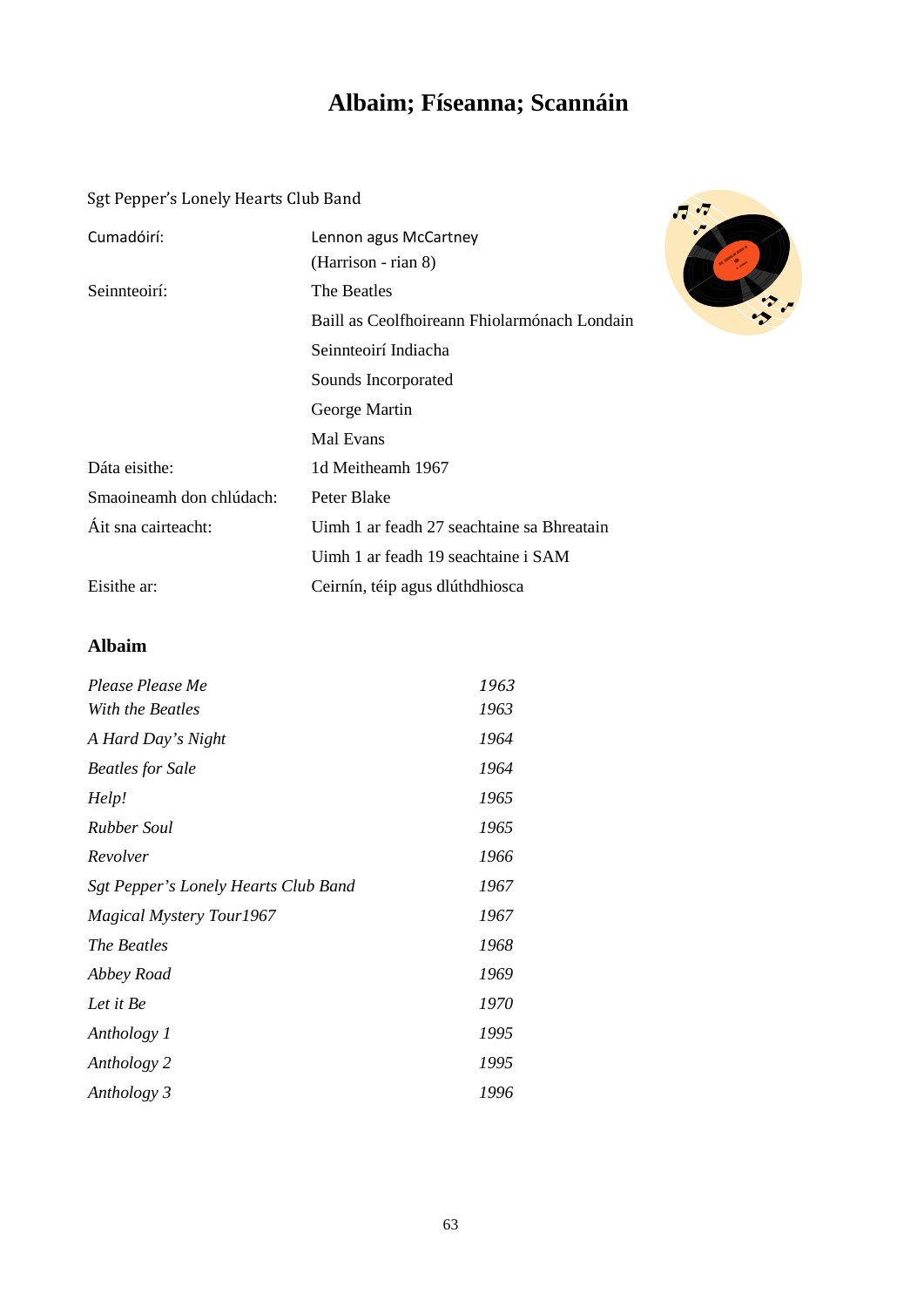#### **Físeanna**

| Ready Steady go Special           | 1985            |
|-----------------------------------|-----------------|
| A Hard Day's Night                | Vestron 1986    |
| <b>Complete Beatles</b>           | <b>MGM 1986</b> |
| <b>Magical Mystery Tour</b>       | MPI 1989        |
| Help                              | <b>MPI 1989</b> |
| On the Road                       | 1990            |
| Alone and Together                | 1990            |
| The Makings of A Hard Day's Night | <i>VCI 1995</i> |
| The Beatles Anthology Vols 1 - 8  | <b>PMI 1996</b> |
| <b>Scannáin</b>                   |                 |
| A Hard Day's Night                | 1964            |
| Help!                             | 1965            |
| <b>Yellow Submarine</b>           | 1968            |
| <b>Magical Mystery Tour</b>       | 1968            |



# **Ceisteanna Tosaigh**

Freagair na ceisteanna seo a leanas bunaithe ar an eolas faoi na Beatles sna leathanaigh a chuaigh roimhe seo.

*Let it Be 1970*

- 1. Cén bhliain ar bunaíodh na Beatles?
- 2. Cén chéad ainm a bhí orthu?
- 3. Tabhair dhá ainm eile a bhí orthu sular shocraigh siad ar na Beatles.
- 4. Cén ceathrú duine a bhí sa ghrúpa sular tháinig Ringo Starr isteach?
- 5. Cad a tharla dó?
- 6. Cén áit a bhfuair siad an chéad phost leanúnach?
- 7. Cén fáth ar tháinig deireadh leis seo?
- 8. Cén íomhá is mó a sheas amach faoin ghrúpa?
- 9. Cén bainisteoir a bhí acu ó 1961?
- 10. Cén uair a chríochnaigh seisean de bheith ag obair leo?
- 11. Cén fáth?
- 12. Cén chéad singil a bhí acu?
- 13. Cén chéad uimhir 1 a bhí acu?
- 14. Cén clár teilifíse a chuir tús lena gcáil?
- 15. Ainmnigh dhá uimhir 1 eile a bhí acu i 1963.
- 16. Cén seans a bheadh acu i Meiriceá, bunaithe ar stair na gceoltóirí eile?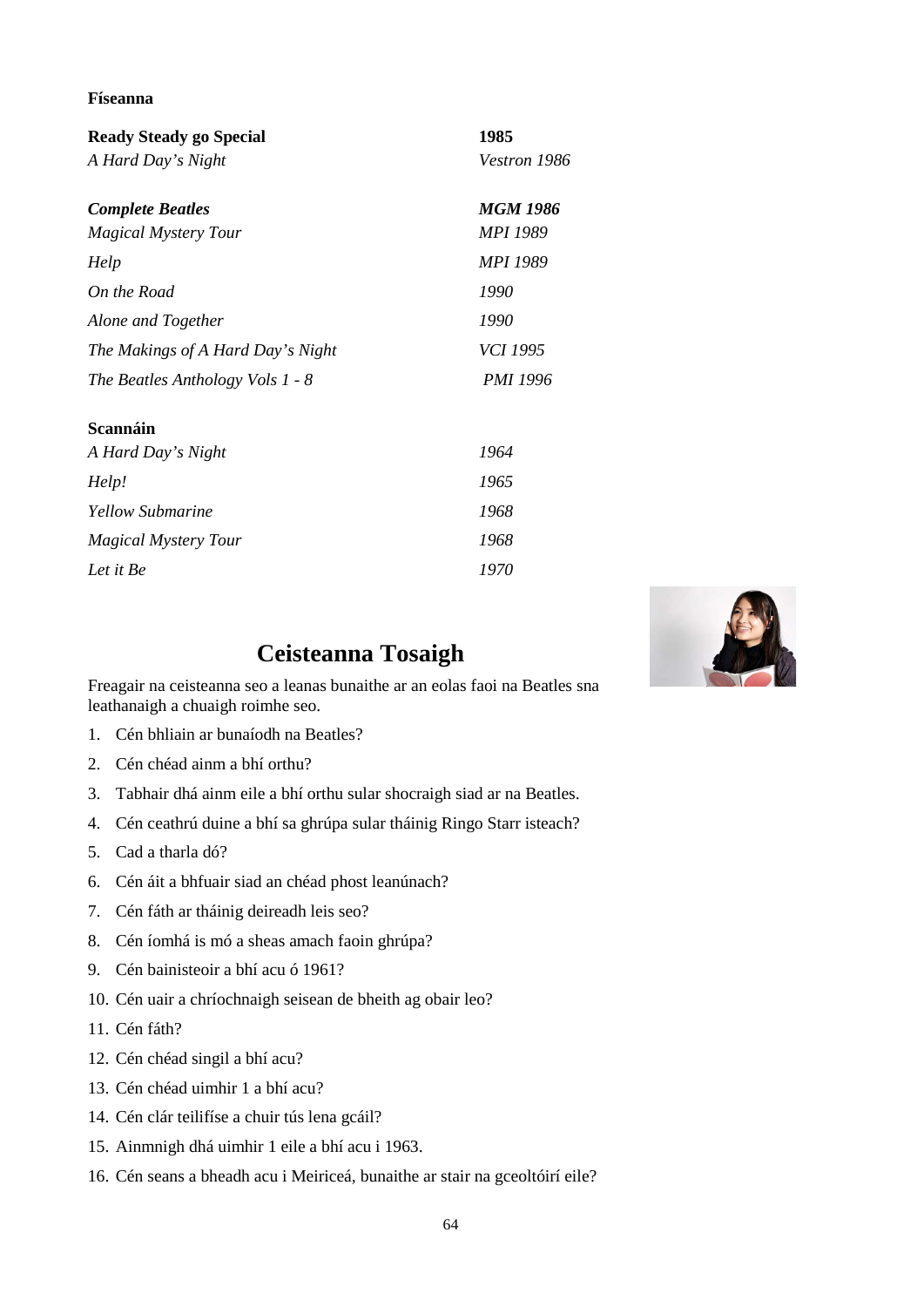- 17. Ar oibrigh sé amach mar sin?
- 18. Cén t-éacht a bhí déanta acu faoi Aibreán 1964 i Meiriceá?
- 19. Cén t-éacht a bhain siad amach i gCeanada ag an am céanna?
- 20. Cén tionchar a bhí ag na Beatles ar na Rolling Stones?
- 21. Ainmnigh trí scanánn a rinne siad.
- 22. Cén onóir a bronnadh orthu i 1965?
- 23. Cén fáth?
- 24. Cén t-albam a d'eisigh siad ag an Nollaig sa bhliain 1965?
- 25. Ainmnigh trí dheacracht a bhí acu i 1966.
- 26. Cén tionchar a bhí ag na deacrachtaí sin ar an bhanna?
- 27. Cén uair a sheinn siad beo go poiblí den uair dheireanach?
- 28. Cén dóigh ar athraigh siad an íomhá?
- 29. Cén t-albam a d'eisigh siad sa bhliain 1967?
- 30. Cén tionchair a bhí ann?
- 31. Ainmnigh trí rud a bhí difriúl nó nua faoin albam seo.
- 32. Cad tá suimiúil faoin nóta deireanach ar an albam?
- 33. Cad a tharla ar an 21 Lúnasa 1967?
- 34. Cén bainisteoir nua a fuair an grúpa?
- 35. Cén gnó a bhí ar siúl acu sa bhliain 1968?
- 36. Ar éirigh go maith leis?
- 37. Cé a thug cuidiú dóibh?
- 38. Cén céirnín deireanach leo a shroich uimhir 1 sa Bhreatain?
- 39. Cé a bhí le cluinstin air?
- 40. Cén t-albam deireanach ar oibrigh siad air?
- 41. Conas a d'éirigh leis?
- 42. Cén treoir nua a raibh baill den ghrúpa ag glacadh as seo amach?
- 43. Cén scannán a d'eisigh siad i 1970?
- 44. Conas a d'éirigh leis?
- 45. Cén fáth nar ceannaíodh mórán cóipeanna den albam?
- 46. Cén singil dheireanach a bhí ag na Beatles?
- 47. Cén uimhir 1 deireanach a bhí acu i Meiriceá?
- 48. Cén fáth ar mhair a gcáil thar cháil ghrúpaí eile, i do bharúil?
- 49. Ainmnigh na baill den ghrúpa.
- 50. Ainmnigh aon amhrán de chuid na Beatles a chuala tú sula ndearna tú staidéar ar chúrsa na hArdteiste.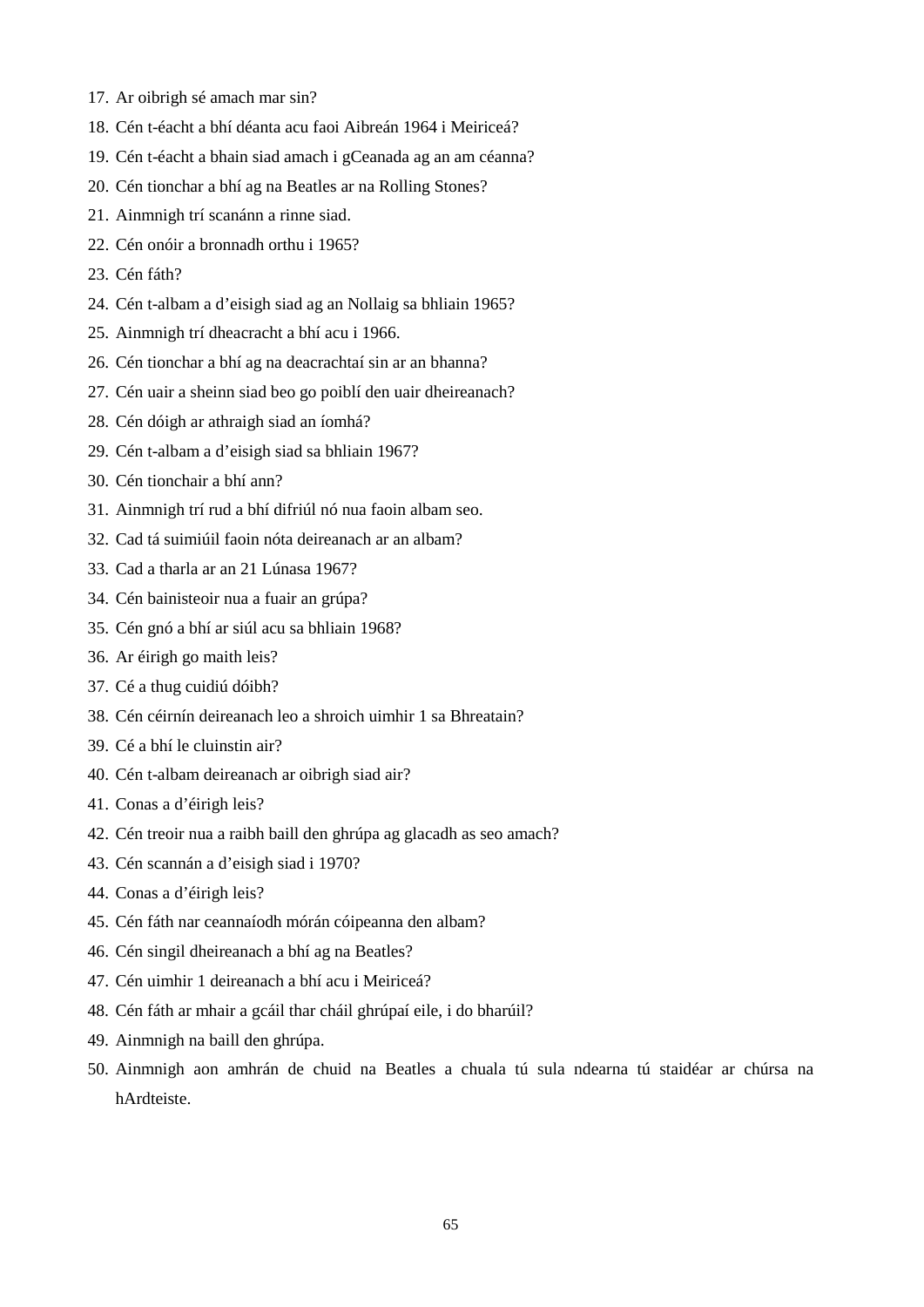# **Nótaí taifeadta**

Rinne taifeadadh ar *Sgt Pepper's Lonely Hearts Club Band* taobh istigh de 129 lá idir Nollaig 1966 agus Aibreán 1967, am a bhí an-chruthaitheach i stair an cheoil roc. Tháinig forbairt ar cheol na Beatles le gach albam a d'eisigh siad agus de réir a léiritheoir, George Martin, "[they] developed an eternal curiosity for doing something different".

In éineacht le George Martin agus Geoff Emerick (an t-innealltóir fuaime) chuir siad gach cineál cleasaíocht fuaime isteach sa taifeadadh: "everything was either distorted, limited, heavily compressed or treated with excessive equalisation". Cuireadh miocrafón isteach i gcloig na n-uirlisí práis, agus úsáideadh cluasáin mar mhiocrafóin ceangailte le veidhlíní. Cuireadh macalla láidir ar na guthanna agus ansin cuireadh an fhuaim sin tríd an chollaire rothlánach in orgán Hammond. Baineadh úsáid as ascaltóirí (oscillators)ollmhóra le luas an cheoil a athrú.

Gearradh suas téipeanna (de chomhráití, tiúnadh, dord-veidhilí, orgáin gail 7rl) agus cuireadh ar ais le chéile iad ar bhealach difriúl, bun os cionn nó droim ar ais gan aird (go randamach). Cuireadh isteach fuaim ag deireadh "A Day in the Life" nach bhfuil inchloiste ach ag madraí, mar a d'iarr John Lennon. Ansin ag an deireadh ar fad tá caint na Beatles, gearrtha suas agus curtha le chéile gan ord faoi leith.

Tá cáil ar an albam seo fosta mar gurb é an chéad albam a bhfuil dhá thaobh leanúnach air, gan aon bhriseadh idir na hamhráin (bandáil). Ba é clúdach an albaim an chéad cheann ar a raibh focail na namhrán le fáil, agus an chéad cheann le clúdach fillte. Chomh maith leis sin ba é an chéad cheann é nach raibh gnáth-mhála inmheánach bán aige; bhí an mála inmheánach rí-gheal. Ar deireadh ba é *Sgt Pepper's Lonely Hearts Club Band* an chéad albam roc a raibh ceolfhoireann iomlán ag seinm air (Ceolfhoireann Fhiolarmónach Londain).

Bhí an t-albam seo go hiomlán difriúl ó gach rud a chuaigh roimhe agus cé go bhfuil an-chuid aithrise déanta air ó shin, is albam ann féin é go fóill - ceann a bhí réabhlóideach sa tionscal taifeadta.

*Sgt Pepper's Lonely Hearts Club Band didn't start out life as a "concept album" but it very soon developed a life of its own! I remember it warmly, as both a tremendous challenge and a highly rewarding experience for me, it was the most innovative, imaginative and trend-setting record of its time.*

George Martin, Léiritheoir



In amannta tugtar "An Cúigiú Beatle" ar Sir George Martin mar gheall ar an bhaint lárnach a bhí aige leis an ghrúpa thar na blianta. Seo pictiúr de a tógadh sa bhliain 2000.

#### **Le déanamh:**

Déan taighde ar Sir George Martin agus scríobh alt faoi.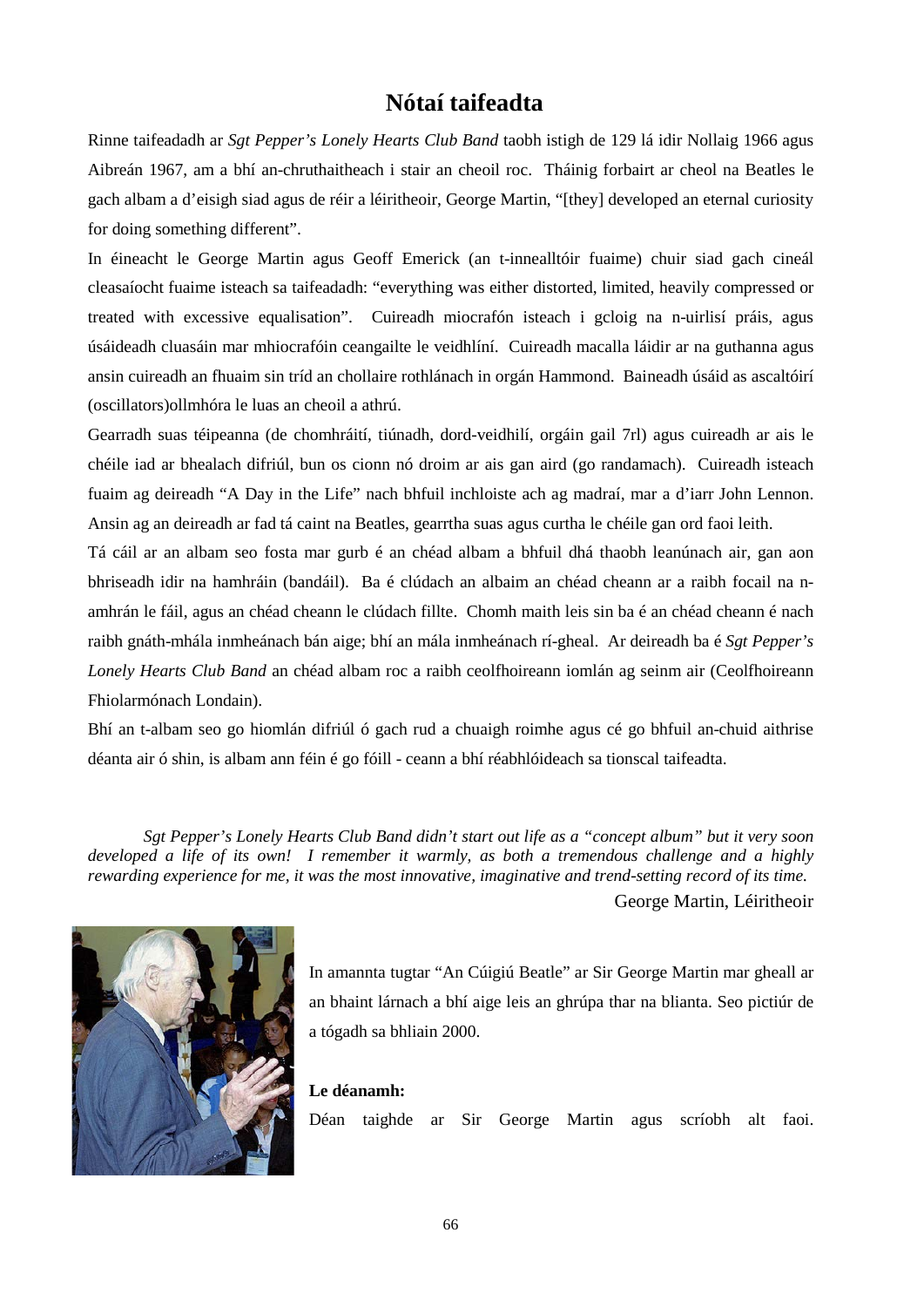# **Liosta na nAmhrán**

Seo liosta de na rianta ar an albam, san ord inar tugadh futhu.

**1. When I'm Sixty Four:** Tosaíodh ar an taifeadadh i stiúideo 2 ag Abbey Road ar an 6 Nollaig 1966. Tógadh an leagan a roghnaíodh don albam ón mheascán a rinneadh ar an cheathrú iarracht. Cumadóir: Paul McCartney. Príomhchantóir: Paul McCartney. Léiritheoir: George Martin. Innealltóir taifeadtha: Geoff Emerick. Innealltóir fuaime: Phil McDonald.

**2. A Day in the Life:** 19 Eanair 1967

**3. Sgt Pepper's Lonely Hearts Club Band:** Tosaíodh ar an taifeadadh ar 1 Feabhra 1967. Roghnaíodh an deichiú iarracht don albam. Scríbhneoir agus príomhchantóir: Paul McCartney. Léiritheoir: George Martin. Innealltóir taifeadtha: Geoff Emerick. Dara innealltóir: Richard Lush.

**4. Good morning, Good Morning:** 8 Feabhra 1967

**5. Being for the Benefit of Mr. Kite:** 17 Feabhra 1967

**6. Fixing a Hole:** 21 Feabhra 1967

**7. Lovely Rita:** 23 Feabhra 1967

**8. Lucy in the Sky with Diamonds:** 1 Marta 1967

**9. Getting Better:** 9 Marta 1967

**10. She's Leaving Home:** Tosaíodh ar an taifeadadh ag Abbey Road ar an 17 Marta 1967. Meascadh an leagan don albam bunaithe ar an naoú iarracht. Scríbhneoir agus príomhchantóir: Paul McCartney. Léiritheoir: George Martin. Scór: Mike Leander. Innealltóir taifeadtha: Geoff Emerick. Innealltóirí

fuaime: Richard Lush, Keith Slaughter.

**11. Within You Without You:** 22 Márta 1967

**12. With a little help from my Friends:** 29 Márta 1967

**13. Sgt. Pepper's Lonely Hearts Club Band (Reprise):** Tosaithe i stiúideo 1 ag Abbey Road ar 1 Aibreán 1967. Leagan don albam meascaithe ón naoú iarracht. Cumadóir: Paul McCartney. Príomhchantóirí John Lennon, Paul McCartney agus George Harrison. Léiritheoir: George Martin. Innealltóir taifeadtha: Geoff Emerick. Dara innealltóir: Richard Lush.

#### Dúirt Paul McCartney:

*John and I wrote 'She's Leaving Home' together. It was my inspiration. We'd seen a story in the newspaper about a young girl who'd left home and not been found, there were a lot of those at the time, and that was enough to give us a story line. So I started to get the lyrics: she slips out and leaves a note and then the parents wake up ... It was rather poignant. I like it as a song, and when I showed it to John, he added the long sustained notes, and one of the nice things about the structure of the song is that it stays on those chords*  endlessly. Before that period in our song-writing we would have changed chords but it stays on the C chord. It *really holds you. It's a really nice little trick and I think it worked very well. While I was showing that to John, he was doing the Greek Chorus, the parents' view: 'We gave her most of our lives, we gave her everything money could buy.' I think that may have been in the runaway story, it might have been a quote from the parents. Then there's the famous little line about a man from the motor trade; people have since said that was Terry Doran, who was a friend who worked in a car showroom, but it was just fiction, like the sea captain in ["Yellow Submarine"](http://en.wikipedia.org/wiki/Yellow_Submarine_(song)), they weren't real people.*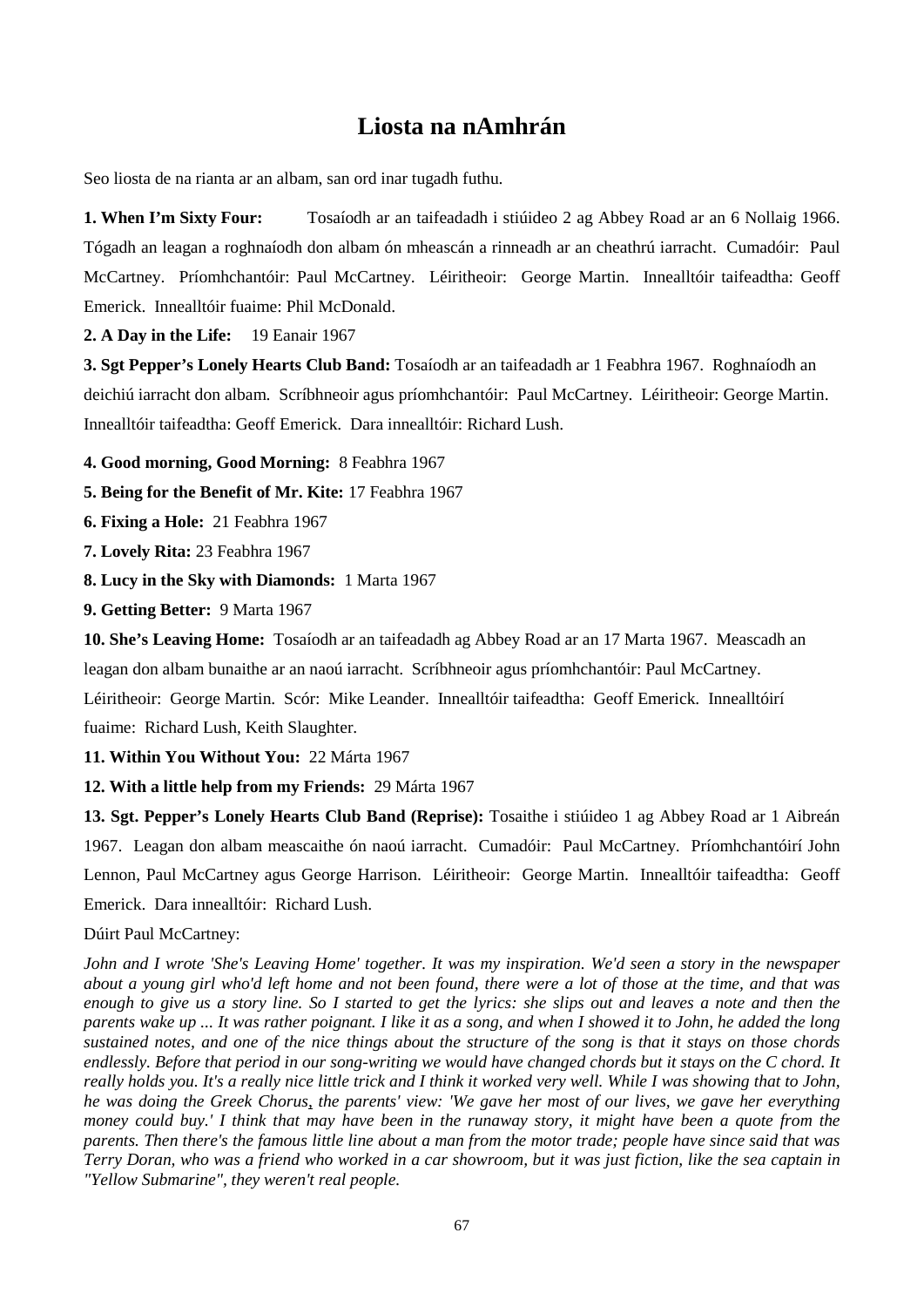# **Nótaí staidéir**

#### **1. Sgt Pepper's Lonely Hearts Club Band**

An chéad rian den albam. Cuirtear an coincheap in aithne: na Beatles ag seinm Sgt Pepper's Band. Atmaisféar cosúil le ceolchoirm amuigh faoin aer, b'fhéidir sa pháirc. Tá meascán neamh-ghnáthach ann le banna roc meascaithe le ceithre chorn Francach.

#### **6. She's Leaving Home**

Seo an chéad amhrán ar an albam seo nach n-úsáideann drumaí ná giotair. Úsáidtear cruit agus naoiréad (naoi n-uirlis). Ní hé seo an chéad uair a úsáideadh téaduirlisí i gceol an ghrúpa seo - d'úsáid siad ceathairéad téadach san amhrán Yesterday, agus ochtréad in Eleanor Rigby. Ta fuaim chlasaiceach ag baint leis, agus cruthaíonn sé seo codarsnacht ollmhór le láidreacht an cheoil san amhrán "Being for the benefit of Mr. Kite!" Déantar cuntraphointe ar na guthanna sa churfá. Tá mion-athruithe déanta ar chóiriú na dtéaduirlisí ó véarsa go véarsa.

#### **9. When I'm Sixty Four**

Scríobhadh é seo in ómós d'athair Paul McCartney – Jim - agus mar sin tá tionchar láidir ag stíl na hallaí ceoil ó na 1920í agus 1930í ar an amhrán seo (à la George Formby). Cuireann na rudaí seo a leanas le blas an snagcheoil ar an amhrán: cóiriú don chláirnéid a rinne George Martin, scuab-dhruma a bheith in úsáid ar na drumaí, agus seicimh armónaic i stíl rag-phiano.

Éist amach do dhíoscán stól an phiano (4'50") díreach sula gcríochnaíonn an fhuaim dheireanach san amhrán deireanach "A Day in the Life".

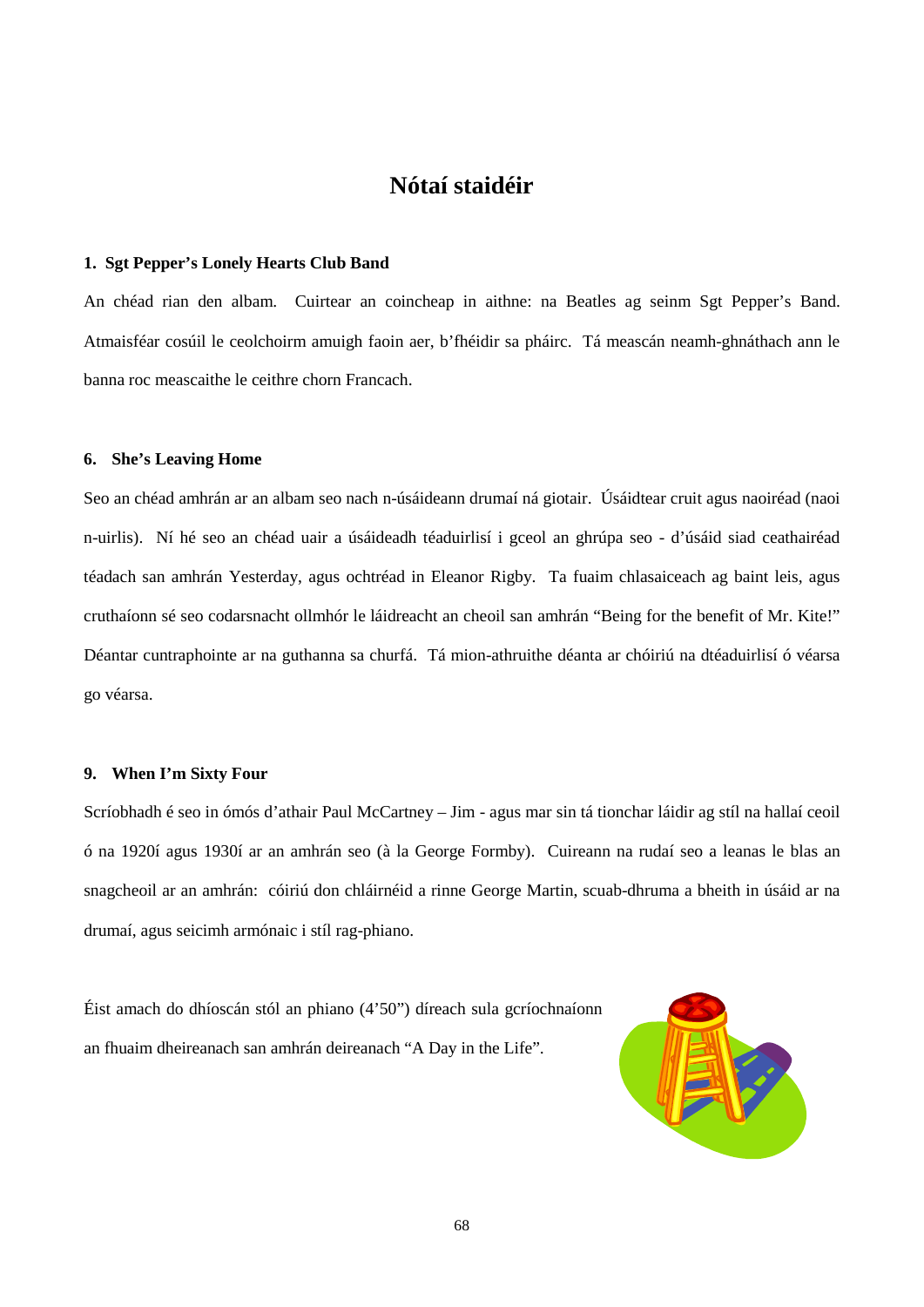# **Pointí Tábhachtacha**

Tá an-chuid difríochtaí idir staidéar a dhéanamh ar phíosa pop-cheoil agus staidéar a dhéanamh ar phíosa ceoil chlasaicigh ón scór.

Sa phíosa ceoil seo is é an taifeadadh an rud is tábhachtaí le staidéar a dhéanamh air, ní cosúil leis an choinséartó le Mozart, Symphonie Fantastique le Berlioz, ná fiú Seachanges le Deane. Chum na cumadóirí uilig (McCartney, Lennon agus Harrison) an ceol gan é a scríobh síos. Go minic, bheadh orthu taifeadadh gasta a dhéanamh ar eagla go gcaillfí an inspioráid a tháinig chucu (go háirithe i gcás Paul McCartney). I gcás John Lennon, thosódh sé leis na focail agus le cordaí agus de réir a chéile thiocfadh an cóiriú iomlán le chéile. Ba mhinic George Harrison ag déanamh tobchumadh in éadan rithimí a chairde ón India. Níor scríobhadh an scór síos go dtí i bhfad i ndiaidh don taifeadadh a bheith críochnaithe, agus go minic ní bheadh scór ann ar chor ar bith.

Úsáidtear simpliú ar an cheol sa scór go minic, ag baint úsáide as gléasanna níos simplí: mar shampla i gcás She's Leaving Home, tá sé scríofa i ngléas Eb mór ach tá sé i ngléas E mór sa taifeadadh.

Fágtar sonraí áirithe ar lár: (a) ní scríobhtar na píosa athsheinnte amach i gcónaí agus (b) fágtar amach idircheol uirlise, giotaí casta giotar, mar shampla "A Day in the Life".

Chomh maith leis sin, mar gheall ar na teicníochtaí taifeadta agus teicníochtaí casta eile(iolrianú, athruithe sa luas, tobchumadh, agus sioncóipiú), ní fiú scór clasaiceach a sholáthar. Bíonn ar an chluas le cuidiú ó scór aon-líne, éisteacht agus na poill a líonadh isteach.

Tá sé tábhachtach an t-eolas seo a bheith agat:

- 1. an t-albam as ar tógadh na rianta.
- 2. Léiriú agus na rianta ar an albam.
- 3. Cumadóirí agus seinnteoirí, tréithe a gcuid ceoil agus na tionchair a bhí orthu.
- 4. Cad a tharla roimh agus i ndiaidh an albaim.

### **Téarmaíocht nua-aimseartha**

**Bainisteoir:** An duine a shocraíonn ceolchoirmeacha don bhanna agus a shocraíonn cé mhéad airgid a bheas díolta leo. De ghnáth, bíonn aithne mhaith aige ar léar mór daoine i dtionscal an cheoil agus bíonn sé ábalta na ceolchoirmeacha is fearr a aimsiú don bhanna.

**Cóiriú:** An leagan amach atá ar na páirteanna éagsúla. Is féidir amhrán simplí (Frère Jacques mar shampla) a chóiriú fá choinne ceathiaréad téadach; ciallaíonn sé seo go gcumtar nótaí nó páirteanna faoi leith do na huirlisí seo bunaithe ar chordaí an amhráin.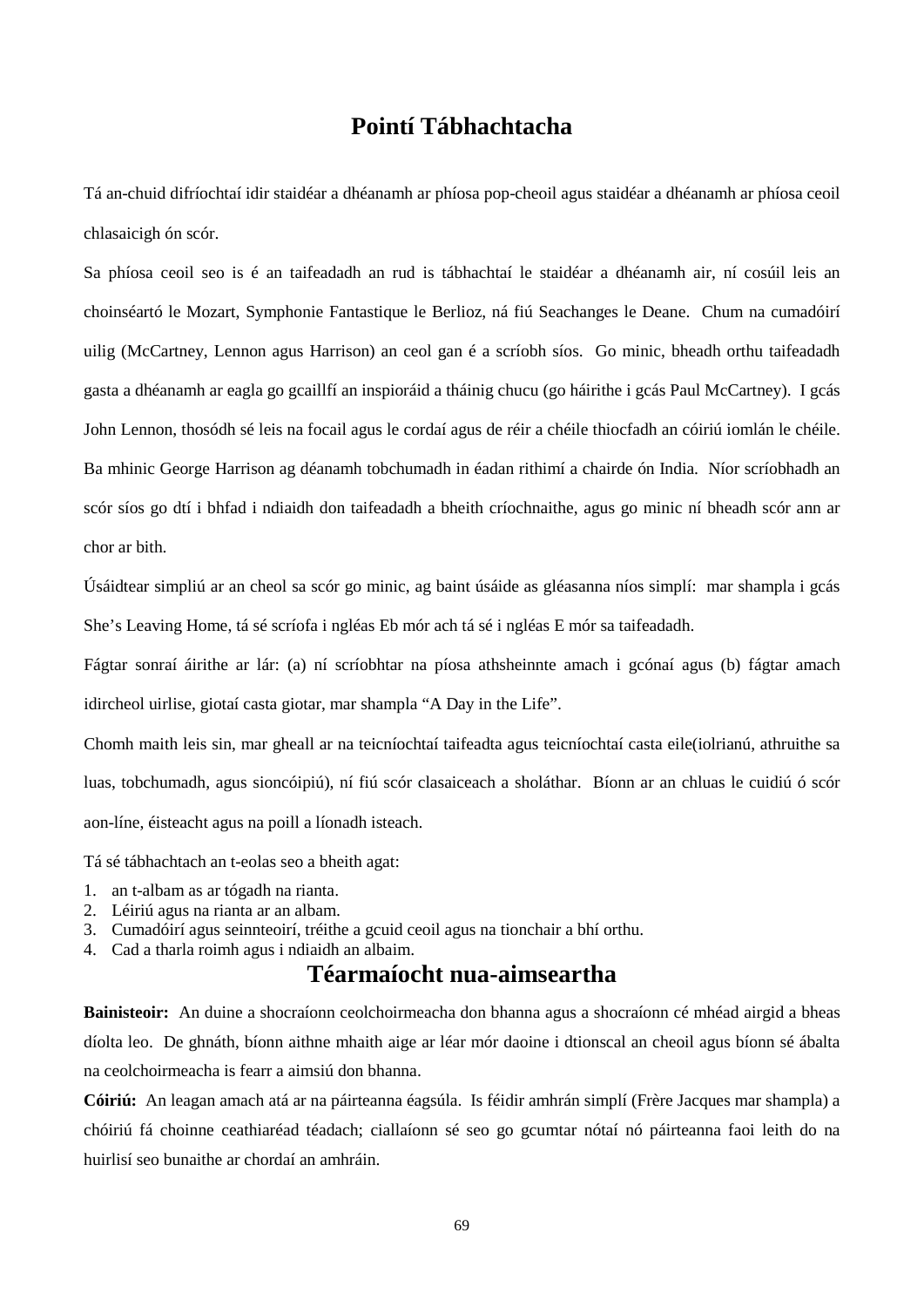**Cuntraphointe:** Dhá pháirt nó níos mó agus iad ar chomh-thabhacht. Is féidir leo aithris a dhéanamh ar a chéile ach ní gá.

**Dord-ghiotar:** Giotar íseal nach bhfuil ach 4 shreang air. Seinneann sé bun-nótaí na gcordaí sa cheol; nó déanann sé breachnú air seo. Seinneann sé go minic le rithim na ndrumaí.

**Giotar:** De ghnáth, seinneann sé cordaí amháin. Go minic, canann an duine a sheinneann an uirlis seo.

**Innealltóir fuaime:** An duine a bhfuil smacht aige ar an inneallra sa stiúideo taifeadtha. De ghnáth, leanann sé treoracha an bhanna, ach tugann sé comhairle dóibh chomh maith.

**Iolrianú:** Muna bhfuil ann ach cantóir amháin is féidir a ghuth a thaifeadadh ar rian amháin ar dtús, agus ansin é a thaifeadadh ag canadh páirt difriúl ar rian eile, agus b'fhéidir é a thaifeadadh ag canadh an tríú páirt ar an tríú rian. Is féidir na rianta seo uilig a chur le chéile agus fuaimíonn sé cosúil le cór trí pháirt, cé nach bhfuil ann ach cantóir amháin. Seo iolrianú.

Léiritheoir: An duine atá i gceannas ar an taifeadadh agus ar an chur le chéile sa chéirnín.

**Macalla:** Seo nuair a chuirtear macalla isteach ar ghuth nó ar fhuaim uirlise tríd an fhuaim a mhoilliú síos. Is féidir é a dhéanamh le troitheán ar ghiotar nó sa mheascadh sa stiúideo.

**Meascadh:** Nuair a chuirtear na rianta uilig le chéile agus nuair a shocraítear ar na huirlisí is láidre agus cén áit leis na guthanna a dhéanamh níos láidre. Is féidir na guthanna a thógáil ón dara iarracht a rinne an banna agus na huirlisí ón tríú hiarracht leis an mheascán is fearr a fháil don chéirnín.

**Móitíf:** Pátrún gairid nótaí a úsáidtear go minic i rith píosa ceoil. Cosúil le téama ach i bhfad níos giorra.

**Príomh-ghiotar:** Go hiondúil, seinneann an príomh-ghiotar séiseanna, nó móitífeanna níos mó ná cordaí, cé go bhfuil an dá rud i gceist.

**Saobhadh (Distortion):** Úsáidtear é seo go minic i gceol roc. Cuireann sé barraíocht fuaime isteach sa challaire ó na giotair trí throitheán a úsáid. Thig leis an fhuaim a bheith garbh (overdrive) nó mín, nó trom le



fuaim fhada, bhuan.

**Scór:** Na páirteanna iomlána den cheol scríofa amach go díreach mar atá siad seinnte.

**Sioncóipiú:** Nuair a bhaintear an bhéim de nóta a mbíonn béim air de ghnáth (an chéad bhuille den bharra) agus nuair a chuirtear sos ina áit. Mothaítear buille in

easnamh sa cheol, agus tugtar sioncóipiú air seo. Má dhéantar go rialta é tríd an phíosa ar fad, tugann sé rithim an-bhríomhar don cheol. Tá sé seo an-choitianta i gceol nua-aimseartha.

**Taifeadadh:** Déantar taifeadadh ar gach guth agus ar gach uirlis ar rian éagsúla. Cuireann sé seo ar chumas an innealltóra na guthanna is tábhachtaí a dhéanamh níos láidre ná a chéile. Fiú nuair a dhéantar taifeadadh ar níos mó ná guth/uirlis amháin le chéile, cuirtear ar rianta éagsúla iad. Glacann sé lá nó dhó ar a laghad le hamhrán amháin a thaifeadadh go hard-chaighdeán fá choinne é a bheith eisithe go poiblí.

**Tobchumadh:** Nuair a sheinneann ceoltóir nótaí a chumann sé de réir mar a théann sé ar aghaidh, ach iad bunaithe ar rithim faoi leith, nó ar chordaí faoi leith. Ní bhíonn sé mar an gcéanna aon dá uair. Seo tréith a bhain le snagcheol; tá sé an-choitianta i gceol traidisiúnta chomh maith.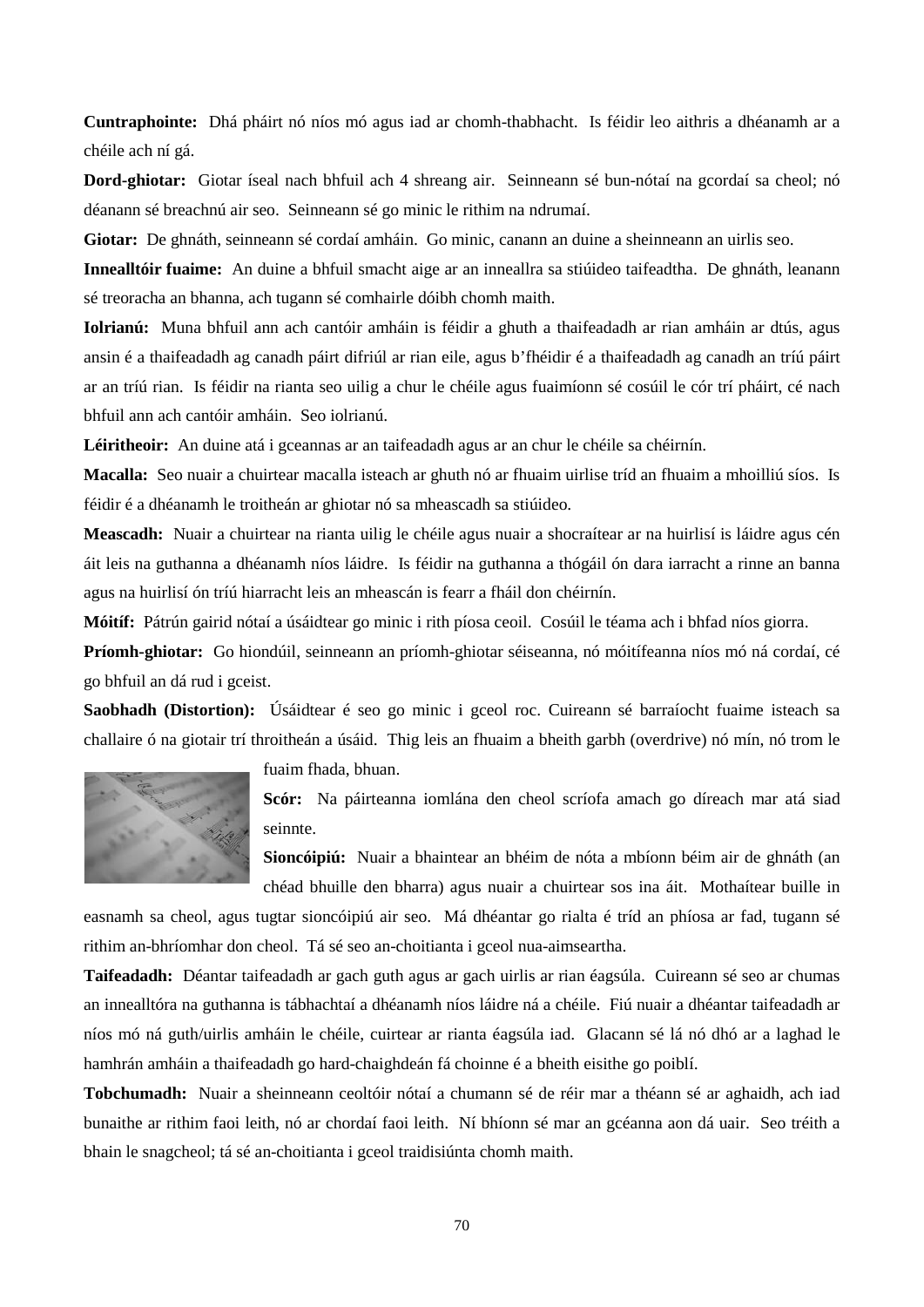# **Sgt Pepper's Lonely Hearts Club Band**

#### **Réamhrá**

Tháinig smaoineamh chuig Paul McCartney agus é ar thuras eitleán amhrán a chumadh faoi bhanna samhailteach. Bhí an t-ainm "Salt and Pepper" ar an bhanna seo ar dtús. Smaoineamh éagsúil, nua-aimseartha, samhlaíoch a bhí anseo agus bhí na tréithe seo le feiceáil ní hamháin sa cheol, ach sa chlúdach a bhí ar an cheirnín chomh maith. Bhí clúdach nuálaíoch ann leis na liricí clóbhuailte air, agus bhí an-iarracht agus ardchostas curtha isteach sa phictiúr ar an chlúdach. Chomh maith leis sin bhí sonraí faoi leith nua sa taifeadadh.

*You put the record on, and you hear the audience, the band warming up, and the show opens with their theme tune. This illusion is created, Sgt Pepper's band really are up there, blasting away for us!*

#### **Anailís**

| Cumtha ag: | Paul McCartney Feabhra 1967                                                       |  |
|------------|-----------------------------------------------------------------------------------|--|
| Taifeadta: | Feabhra $1 - 3$ agus Márta $3 - 6$ 1967.                                          |  |
| Tonúlacht: | G (bunaithe ar mód só nó mód micsilidiach atá coitianta sa <i>rock 'n' roll</i> ) |  |
| Méadar:    | 4 thar 4. Luas an-mheasartha.                                                     |  |
| Uirlisí:   | Giotair: 1. Príomhghiotar                                                         |  |
|            | 2. Giotar rithimeach                                                              |  |
|            | 3. Dordghiotar                                                                    |  |

Drumaí

4 Chorn Francacha



| 4 bharra                     | Intreoir         | 12 bharra |
|------------------------------|------------------|-----------|
| Barraí 1 - 4                 |                  |           |
| 8 mbarra                     | Véarsa           |           |
| $b.5 - 8$ agus $b.9 - 12$    |                  |           |
| 5 bharra                     | Idircheol práis  | 5 bharra  |
| $b.13 - 17$                  |                  |           |
| 12 bharra                    | "Lár" (cúrfá)    | 12 bharra |
| $b.18 - 29$                  |                  |           |
| 5 bharra                     | Idircheol        | 5 bharra  |
| $b.30 - 34$                  |                  |           |
| 8 mbarra                     | Véarsa           | 12 bharra |
| $b.35 - 42$                  |                  |           |
| 4 bharra                     | Idircheol - nasc |           |
| $b.43 - 44$ agus $b.45 - 46$ |                  |           |

#### **Intreoir: Barraí 1 – 4**

Tosaíonn an rian seo le taifeadadh 10 soicind de thiúnadh uirlisí agus fuaim ó lucht éisteachta. Cruthaítear sceitimíní ceolchoirme go héifeachtach.

b.1 – 4: Fuaim láidir roc-cheol ó thrí ghiotar agus drumaí. Tá rithim dhá chamán ag na giotair ar bhuillí 1 agus 3, agus tá rithim codarsnach ag an sreangdruma le cúlbhuille, 'sé sin buillí 2 agus 4.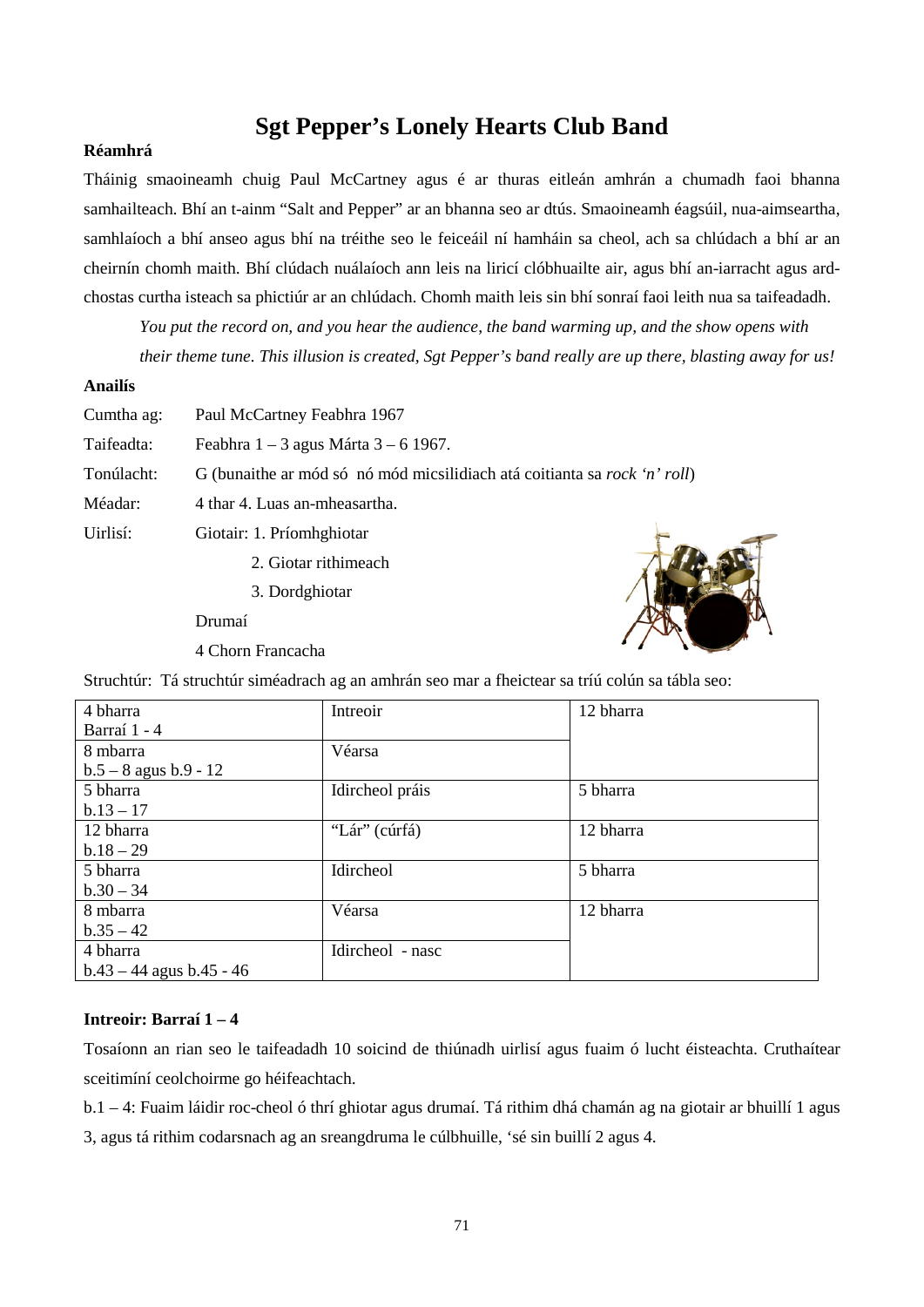#### **Véarsa 1: barraí 5 – 8**

Frása 2-bharra athsheinnte bunaithe ar na cordaí G A7 │ C G │. Tá guth láidir Paul McCartney ag canadh i stíl rac 'n roll. Tá réimse na séise an-chúng agus tá an-chuid nóta athsheinnte ann. Déan comparaid idir séis an amhráin seo agus an tséis san amhrán "Horse with no Name" le Neil Young.

\*Is féidir na sleachta as an saothar seo a fheiceáil ar shuíomh an PPMTA[. www.ppmta.ie](http://www.ppmta.ie/) – resouces – Leaving Cert Set B – The Beatles.

b.9 – 12: Freagra atá sna barraí seo ar na 4 bharra rompu ach go bhfuil an ghluaiseacht chordúil athraithe go A7 │C7 │ G C7 │ G │.

#### **Idircheol práis: barraí 13 – 17**

4 chorn Francach le tionlacan ó dhordghiotar agus drumaí bunaithe ar na cordaí: C7│F7│C7│D7│D7. Mothaítear go bhfuil an ceol á sheinm taobh amuigh agus tá go leor aisfhuaimnithe san fhuaim. \*Is féidir na sleachta as an saothar seo a fheiceáil ar shuíomh an PPMTA[. www.ppmta.ie](http://www.ppmta.ie/) – resouces – Leaving Cert Set B – The Beatles.

#### **12-bharra Lárnach: barraí 18 – 29**

Giotair tiománaithe le rithim dhá chamán ar bhuillí 1 agus 3, le cúlbhuillí láidre ó shreangdruma. Athraíonn an ceol gutha ó leathchamáin go camáin. Gluaiseacht chordúil: G C Bb6 Am7 │C7 G│

\*Is féidir na sleachta as an saothar seo a fheiceáil ar shuíomh an PPMTA. [www.ppmta.ie](http://www.ppmta.ie/) – resouces – Leaving Cert Set B – The Beatles.

#### **Idircheol: barraí 30 – 34**

Úsáidtear an comhcheol céanna le barraí 13 – 17 ach an t-am seo tosaíonn na coirn ar nóta níos faide ag athrú go camáin sna barraí D7 deireanacha. I rith an ama canann McCartney.

#### **Véarsa 2: barraí 35 – 42**

Cosúil le véarsa 1 le liricí éagsúla. Tabhair faoi deara go bhfuil rím idir an focal "years" i véarsa 1 le "Shears" i véarsa 3.

#### **Idircheol – nasc: barraí 43 – 46**

Tosaíonn an ceol ag tabhairt le fios gur idircheol coirn a bheas ann, ach ansin athraíonn an comhcheol le Billy Shears' a chur i láthair le deontraí C-D-E (*voluntary*).

Críochnaíonn an ceol le screadaíl agus bualadh bos ón lucht éisteachta, rud a chuireann leis an íomhá de cheolchoirm amuigh faoin aer agus sluiate de lucht leanúna ag éisteacht leis an bhanna.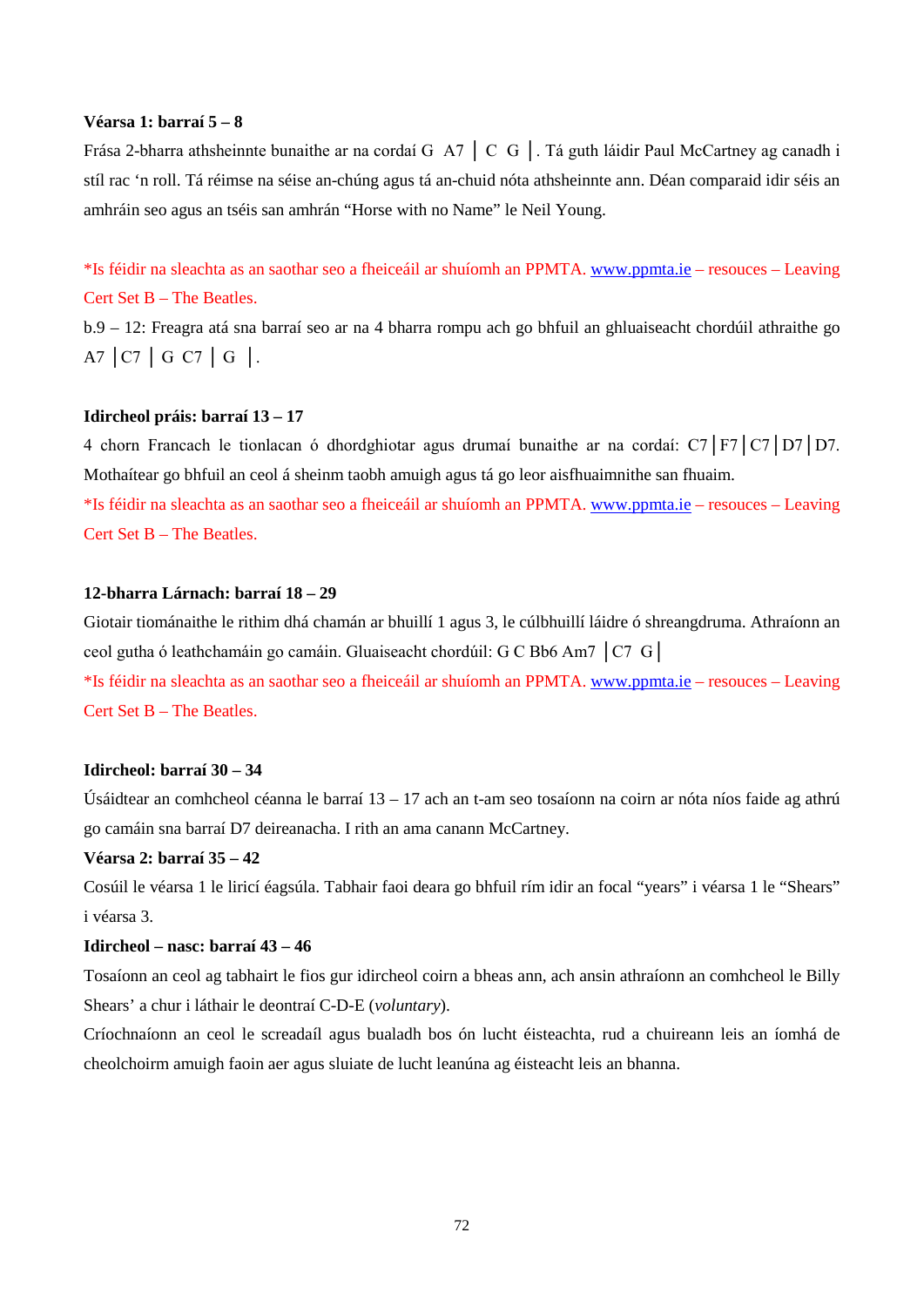### **Pointí le smaoineamh futhu**

**Scéal an amhráin:** Fiche bliain ó shin mhúin Sgt Pepper ceol don bhanna. Ní bhíonn siad i bhfaisean i gcónaí ach is féidir leo aoibh a chur ar bhur n-aghaidh. Seo chugaibh an banna Sgt Pepper's Lonely Hearts Club Band.

Is muide Sgt Pepper's Lonely Hearts Club Band, tá súil again go mbainfidh sibh sult as an cheolchoirm. Suígí siar agus bainigí sult as an tráthnóna.

Tá sé go hálainn a bheith anseo, cuireann sé drithlín gliondair orainn. Is lucht éisteachta álainn sibh agus ba bhreá linn sibh a thabhairt abhaile linn.

Níl mé ag iarraidh stop a chur leis an cheolchoirm, ach shíl mé go mbeadh sibh ag iarraidh fáil amach go bhfuil an cantóir réidh le hamhrán a chanadh agus tá sé ag iarraidh go gcanfaidh sibh leis. Mar sin seo chugaibh an fear sainiúil – Billy Shears.

**Stíl:** Tá stíl roc 'n roll ag baint leis an amhrán seo le rithim láidir ar na drumaí agus fuaim láidir tiománaithe ar na giotair. Chomh maith leis sin measctar fuaim na mbannaí práis leis nuair a thugtar isteach an t-idircheol ar na coirn fhrancacha. Tá an meascán stíle seo ar cheann de na tréithe a chuireann le cáil agus tallann na Beatles mar ghrúpa agus a dhéanann éagsúil iad leis na grúpaí eile a bhí thart ag an am céanna.

**Úsáid na ndrumaí:** Cuirtear an-bhéim ar an rithim sa cheol seo le buille láidir ar an dord-druma ar an chéad agus tríú buillí de na barraí, agus le cúlbhuille láidir ar an sreangdhruma ar bhuillí 2 agus 4. Ag deireadh frásaí úsáidtear "líonadh" ar na drumaí leis an cheol a bhrú chun tosaigh agus le taispeáint go bhfuil athrú ann. 'Séard atá i gceist le líonadh ná athrú sa phátrún seanma le níos mó nótaí agus go minic sraith nótaí seinnte ar na taim ó ard go híseal.

**Codarsnacht:** Tá codarsnacht láidir le tabhairt faoi deara idir na véarsaí agus an curfá, taobh istigh den tséis, sa rithim, san fhad agus sna focail.

**Séis:** Tá réimse cúng ag an tséis sa véarsa, tá sé níos leithne sa churfá. Bíonn an-chuid nótaí athsheinnte/athdhéanta sa véarsa agus sa churfá. Níl aon léimeanna sna véarsaí, tá roinnt sa churfá. Tá léimeanna san idircheol do na coirn fhrancacha. Tá seachtráin le fáil sa tséis leis an tréach maolaithe sa véarsa, agus an seachtach íslithe sa churfá. Faightear an forthonach (*re*) ardaithe sna cordaí chomh maith. Úsáidtear nótaí ag sleamhnú sa líne ghutha.

#### **Ceisteanna**

Éist leis an amhrán "Sgt. Pepper" agus freagair na ceisteanna thíos bunaithe air:

- 1. Cén t-ainm iomlán atá ar an amhrán seo?
- 2. Cén t-albam as ar tógadh é?
- 3. Cén bhliain inar cuireadh an t-albam seo le chéile?
- 4. Cén dáta ar a ndearnadh taifeadadh ar an amhrán seo?
- 5. Cé a chum an t-amhrán?
- 6. Cé hé an príomhchantóir?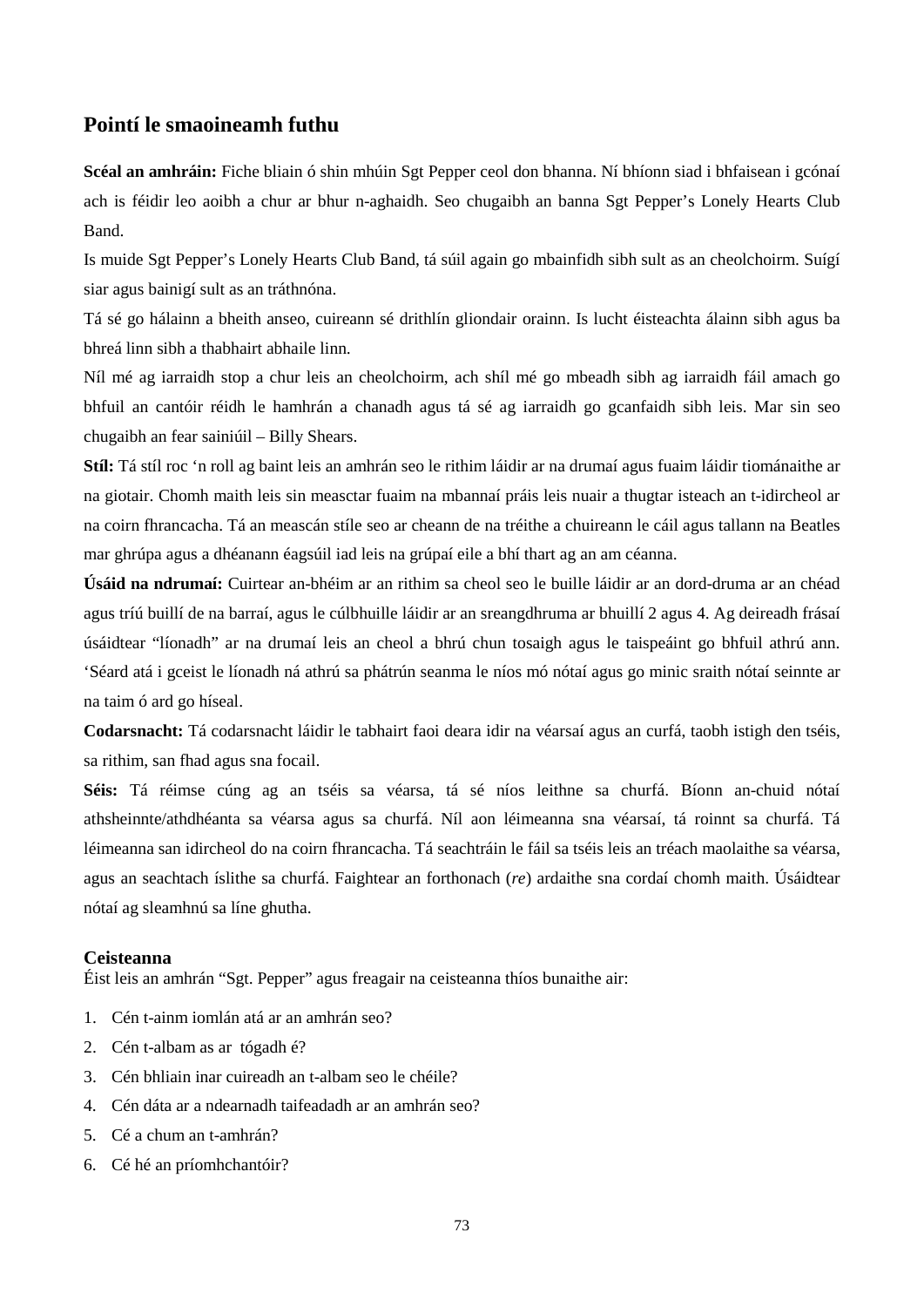- 7. Cén duine a sheinneann drumaí san amhrán seo?
- 8. Cén t-innealltóir fuaime a bhí ann?
- 9. Cén léiritheoir a bhí ar an amhrán seo?
- 10. Cad é an chéad fhuaim atá le cluinstin san amhrán?
- 11. Cén gnáthuirlisí atá in úsáid ann?
- 12. Cén uirlisí neamh-ghnáthacha atá á seinm san amhrán seo?
- 13. Cén éifeacht atá ag na huirlisí seo (na cinn neamh-ghnáthacha) ar an amhrán?
- 14. Cén fhuaim eile atá curtha isteach san amhrán seachas canadh agus seinm uirlisí?
- 15. Cé mhéad guth atá ag canadh sa chéad véarsa?
- 16. Ag deireadh an véarsa seo, roimh an churfá, san idircheol, luaigh dhá rud éagsúil a thagann isteach.
- 17. Cé mhéad guth a chanann sa churfá?
- 18. An gcanann siad i gcomhcheol nó in aoncheol?
- 19. An bhfuil uigeacht chuntraphointeach nó homafónach sa churfá? Mínigh an focal a roghnaigh tú.
- 20. Tá trí chineál giotair in úsáid san amhrán seo. Seinneann ceann amháin acu an dord, ceann eile an rithim. Cad a sheinneann an tríú ceann?
- 21. Tá an ceol seo bunaithe ar an mód micsilidiach. Mínigh é seo.
- 22. Luaigh trí thréith a bhaineann le ceol rac 'n roll agus atá le fáil san amhrán seo.
- 23. Cad a tharlaíonn an deireadh an amhráin seo atá neamhghnáthach?
- 24. Cén gléas ina bhfuil an t-amhrán seo?
- 25. Déan cur síos ar an chodarsnacht sa rithim idir na giotair agus na drumaí.

Líon isteach an tábla seo thíos le heolas faoin amhrán faoi na cinnteidil atá tugtha.

| Tréith        | Véarsa | Curfá | Idircheol uirlise |
|---------------|--------|-------|-------------------|
| Focail        |        |       |                   |
|               |        |       |                   |
|               |        |       |                   |
| Séis          |        |       |                   |
|               |        |       |                   |
|               |        |       |                   |
| Rithim        |        |       |                   |
|               |        |       |                   |
|               |        |       |                   |
| Uirlisí       |        |       |                   |
|               |        |       |                   |
| Stíl/Tionchar |        |       |                   |
|               |        |       |                   |
|               |        |       |                   |
| Tonúlacht     |        |       |                   |
|               |        |       |                   |
|               |        |       |                   |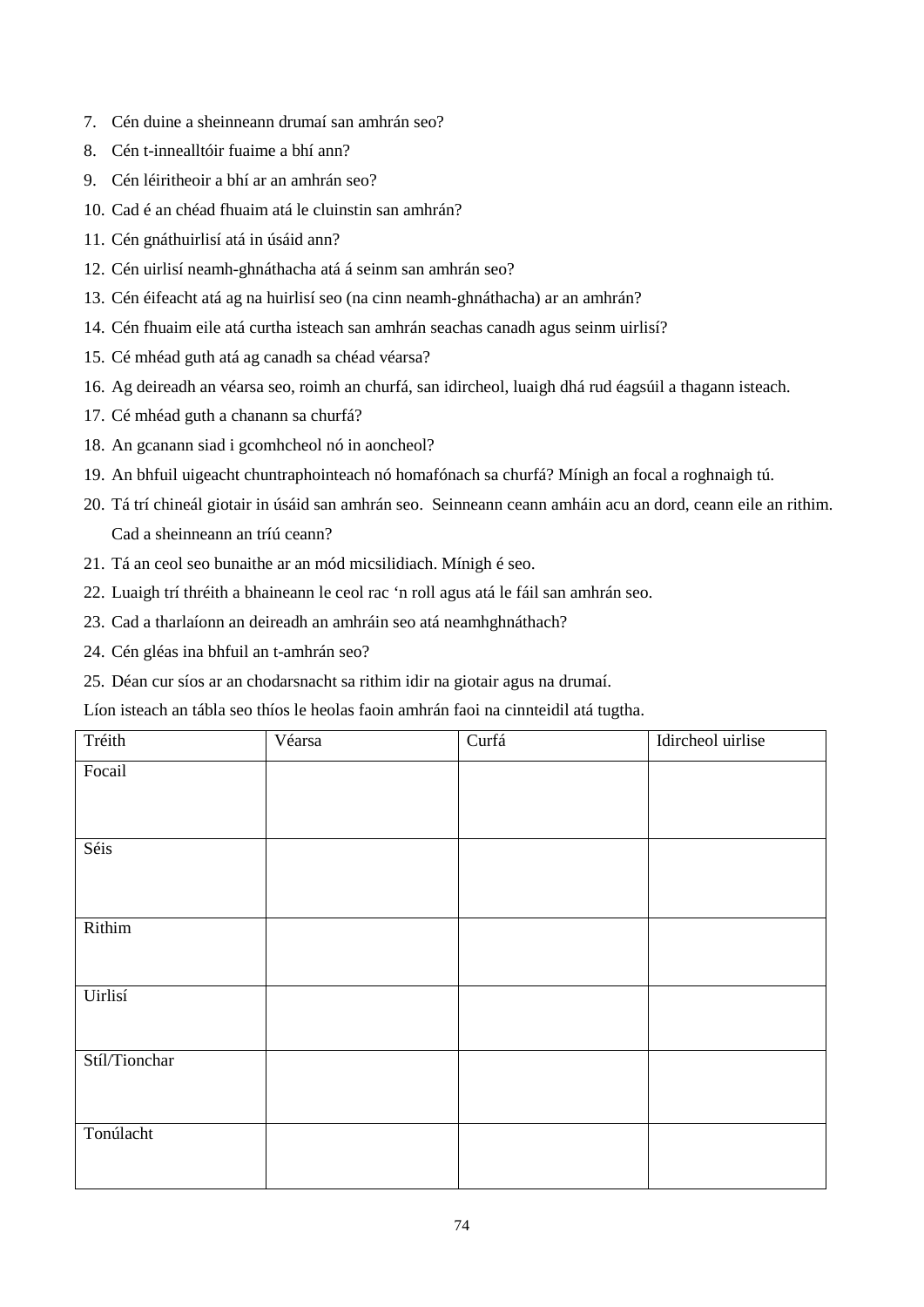# **She's Leaving Home**

#### **Réamhrá**

Seo an chéad amhrán ar an albam nach n-úsáideann giotair ná drumaí. Cosúil leis na hamhráin "Eleanor Rigby" agus "Yesterday" úsáideann sé téaduirlisí. Ba í an cruitire Sheila Bromberg an chéad bhean a sheinn ar thaifeadadh de chuid na Beatles riamh. Rinneadh taifeadadh beo ar an *ensemble* téaduirlisí uilig le chéile ar an 17 Márta 1967, agus úsáideadh an chéad iarracht don leagan deireanach – rud atá neamhghnáthach go leor!



Is é Paul McCartney an príomhchantóir, agus tagann John Lennon isteach ag canadh leis sa chúrfá. Rinneadh dérianú ar ghuthanna na beirte, rud a chruthaíonn éifeacht chorúil. Canann McCartney an pháirt is airde, agus canann Lennon an pháirt is ísle.

*…the counterpointing of the voices is economic, clear, magical – this song is one of Paul's greatest, pure McCartney.*

#### George Martin

### **Nóta:**

Tabhair faoi deara go bhfuil an ceol sa taifeadadh i ngléas E mór. Faightear scóranna go minic scríofa i ngléas Eb mór. Tá an anailís anseo bunaithe ar an bhunghléas d'E mór. **Anailís**

| Cumtha ag:  |                     | Paul McCartney le John Lennon. Márta 1967 |
|-------------|---------------------|-------------------------------------------|
| Taifeadtha: | Márta 17 – 20 1967. |                                           |
| Tonúlacht:  | E mór               |                                           |
| Méadar:     | 3 thar 4.           |                                           |
| Uirlisí:    | Naoiréad & Cruit:   | 4 veidhlín<br>2 viólá<br>2 dhordveidhil   |

Foirm:

| <b>Barra</b>   | Cuid den amhrán  | Foirm an choda sin |
|----------------|------------------|--------------------|
| Barraí $1 - 4$ | Intreoir         | (Intreoir)         |
| $b.5 - 36$     | Véarsa 1         | V1: ABAB           |
| $b.37 - 55$    | Curfá            | Curfá: CD          |
| $b.56 - 87$    | Véarsa 2         | V2: ABAB           |
| $b.88 - 106$   | Curfá            | Curfá: CD          |
| $b.107 - 122$  | Véarsa 3         | V3:AB              |
| $b.123 - 134$  | Curfá deireanach | Curfá: CD          |
| $b.135 - 149$  | Coda             | Coda: E            |

Olldord Cruit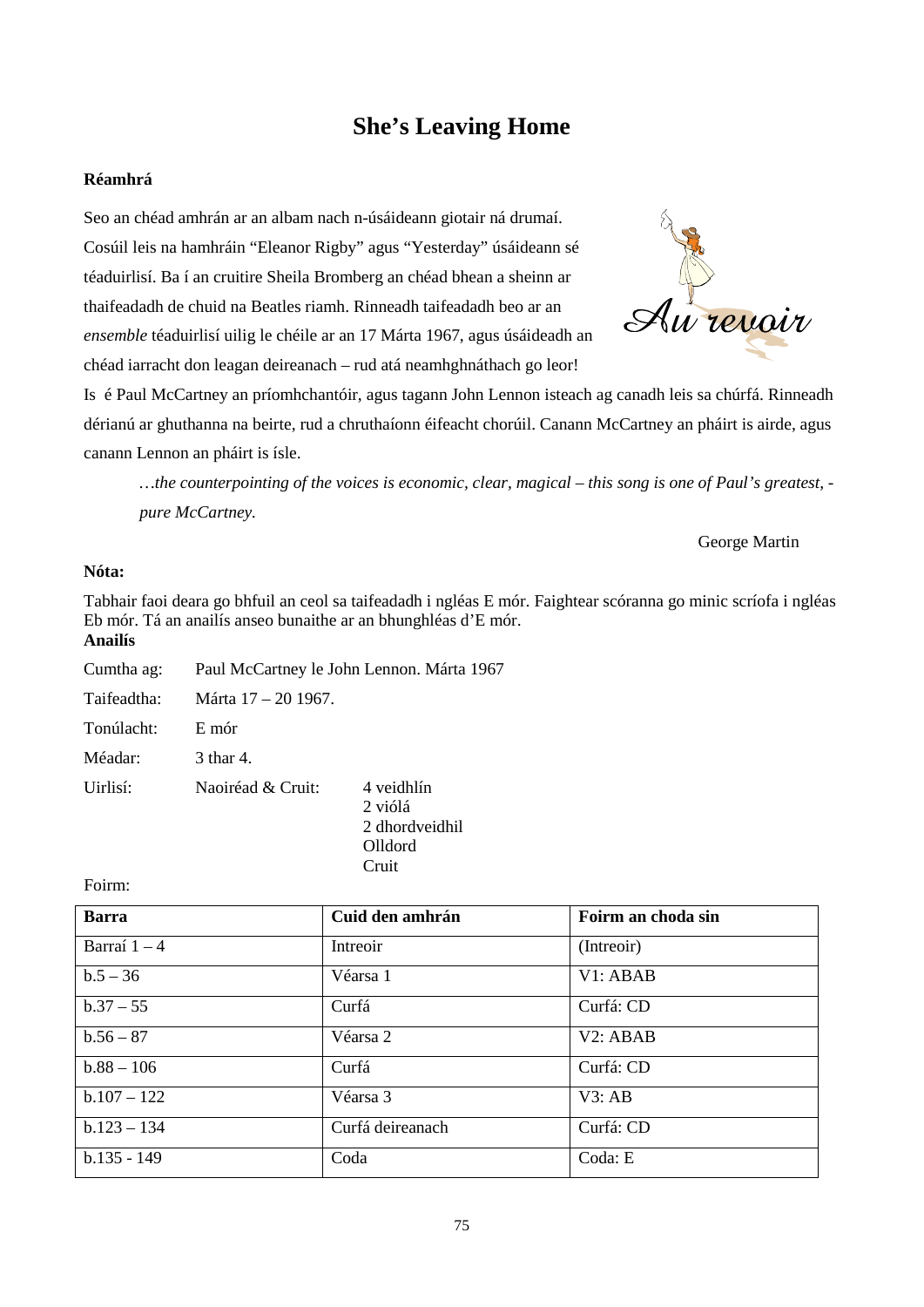#### **Intreoir Cruite: barraí 1 – 4**

Dhá bharra, athsheinnte, bunaithe ar chorda I. Uigeacht 2-pháirteach:

- 1. Corda briste láidir ar an chéad bhuille
- 2. Líne ard le camáin, corda E mór le 6cha agus 4cha.

#### **Véarsa 1:**

Barraí 5 – 12 (A): Frása gutha 5 bharra freagartha ag frása 3 bharra ar an dordveidhil.

Tionlacan cruite cordúil i gcroisíní.

Uigeacht ag an phointe seo:

- 1. séis ghutha
- 2. cordaí
- 3. cuntrashéis sa dord

Tá cosúlachtaí idir an uigeacht seo agus an t-amhrán ealaíne le Schubert *Who is Sylvia?*

\*Is féidir na sleachta as an saothar seo a fheiceáil ar shuíomh an PPMTA[. www.ppmta.ie](http://www.ppmta.ie/) – resouces – Leaving Cert Set B – The Beatles.

#### Cuntrashéis sa dord:

\*Is féidir na sleachta as an saothar seo a fheiceáil ar shuíomh an PPMTA[. www.ppmta.ie](http://www.ppmta.ie/) – resouces – Leaving Cert Set B – The Beatles.

Barraí 13 – 15: (B)frása 4-bharra athsheinnte le cordaí marthannacha ar na veidhlíní agus vióla.

Barraí 17 – 20: Bristear rithim na gcroisíní sa tionlacan trí shioncóipiú a bheith i mb.16 agus b.20.

Barraí 21 – 28: Athsheinm ar A le huigeacht níos dlúithe i mb.21 le holldord curtha leis. Focaldathú i mb.26- 28 le líne síos sna veidhlín le híomhá de dhul síos an staighre a léiriú. Cuntraphointe le líne suas sna doirdveidhil sna 3 bharra chéanna.

\*Is féidir na sleachta as an saothar seo a fheiceáil ar shuíomh an PPMTA[. www.ppmta.ie](http://www.ppmta.ie/) – resouces – Leaving Cert Set B – The Beatles.

Barraí 29 – 36: (B) Dhá fhrása 4-bharra arís le téaduirlisí marthannacha – cordaí cruite croisíní – bunaithe ar an cheannasach B11 B9 B11 B9. (B11 = B le E ann. B9 = B le C# ann.)

#### **Curfá 1:**

Barraí 37 – 48: (C)Trí fhrása 4-bharra ag baint úsáide as cuntraphointe gutha dhá pháirt, le McCartney ag canadh an pháirt is airde a bhogann go mall, agus Lennon ag canadh an pháirt is ísle leis na hintriachtaí le fuaim shrónach.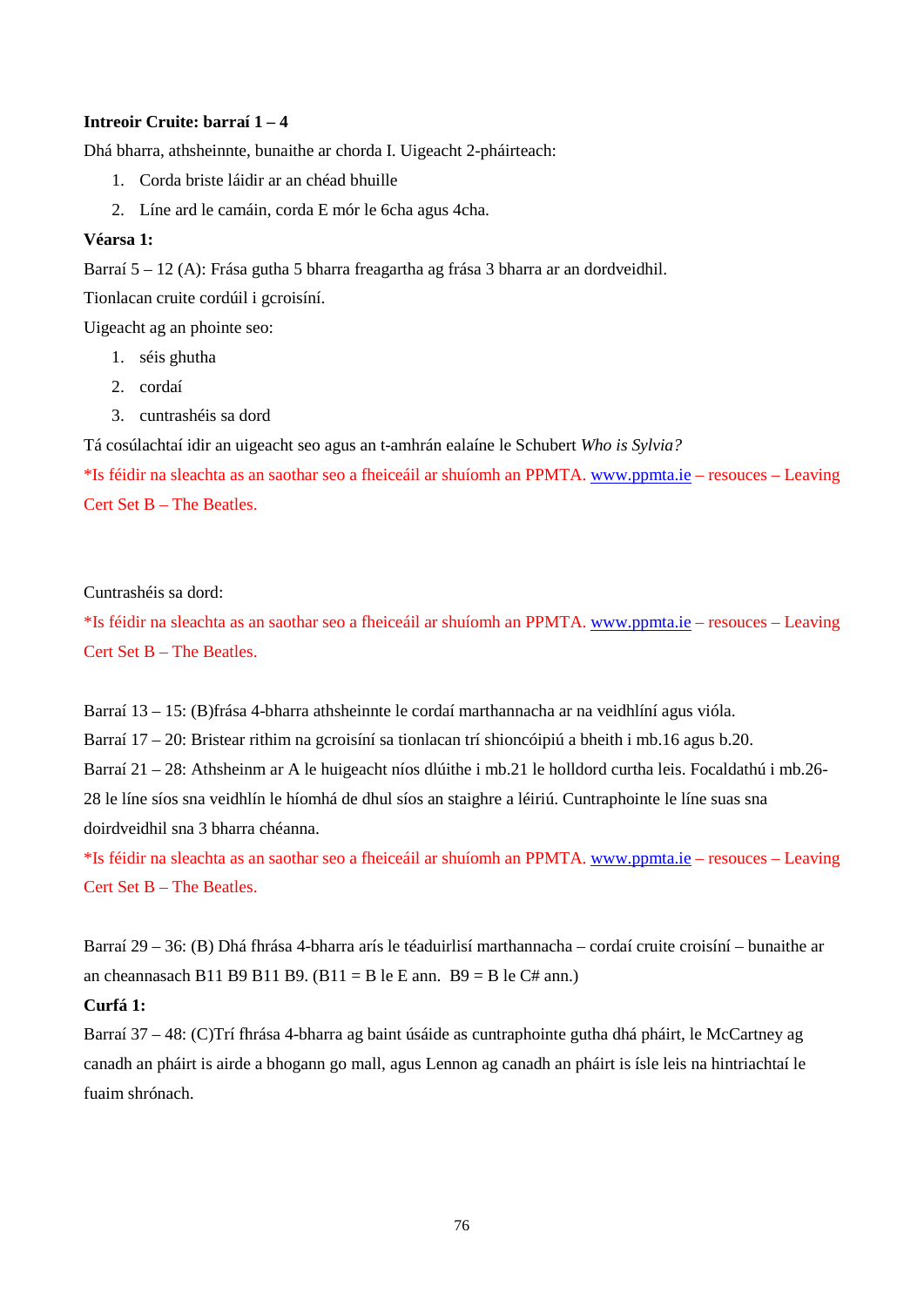\*Is féidir na sleachta as an saothar seo a fheiceáil ar shuíomh an PPMTA[. www.ppmta.ie](http://www.ppmta.ie/) – resouces – Leaving Cert Set B – The Beatles.

Barraí 49 – 55: (D) Frása 7-mbarra. Is fad neamhghnáthach é 7 mbarra, mothaítear go bhfuil sé gearrtha ag an deireadh. Críochnaíonn sé le cordaí géara F-9 (corda F le Gb ann). Tá an ceol go fóill i ngléas E mór.

### **Véarsa 2:**

Barraí 56 – 63: (A)Ó thús an véarsa an t-am seo tá téaduirlisí arda ag seinm cordaí marthannacha, agus seinneann an dordveidhil líne i gcroisíní chomh maith.

Barraí 64 – 71: (B)Téaduirlisí marthannacha le sioncóipiú ag deireadh na bhfrásaí. Focaldathú le "briseadh" sa cheol roimh "she breaks down".

Barraí 72 – 79: (A)Focaldathú le veidhlín ag seinm G# athsheinnte ag cur snagaíl i láthair.



Barraí 80 – 87: (B)Téaduirlisí arda ag seinm go maoithneach le cordaí B11 agus B9 agus ag críochnú le dhá chorda B7 mar fhreagra ar na focail "How could she do this to me?"

### **Curfá 2:**

Cosúil leis an chéad churfá le hathruithe beaga i rithimí an tionlacain sna téaduirlisí iad bunaithe go fóill ar chorda an tonaigh i ngléas E mór.

### **Véarsa 3:**

16 bharra níos giorra le foirm AB (i gcomparáid le ABAB sa chéad dá véarsa)

Barraí 107 – 122: Athruithe fíneáilte sa chóiriú téaduirlisí:

- 1. freagra 3-bharra sna téaduirlisí ar "she is far away" le cuntraphointe 3-pháirteach anois.
- 2. tremolo "critheaglach" faoi na focail "waiting to keep the appointment". Focaldathú.
- 3. léirítear na hinnill sa "motor trade" le rithim ghiodamach, shioncóipithe.

### **Curfá deireanach:**

Barraí 123 – 134: (CD) Éiríonn an teannas agus an suaitheadh sna téaduirlisí (Vln1 níos airde)

Barraí 135 – 149: (E) Coda

Sa coda, cuirtear críoch leis an fhrása deireanach. Go dtí seo mothaíodh go raibh sé gearrtha róluath tar éis 3 bharra ach anseo cuirtear an 4ú barra leis. Tagann na hairpéitsí cruite isteach, mar a bhí ag an tús le *rit* sna trí bharra dheireanacha. Tá dúnadh eaglasta/tánaisteach fada le fáil ag an deireadh – rud a chuireann leis an slán deireanach a chuireann Lennon isteach "bye-bye".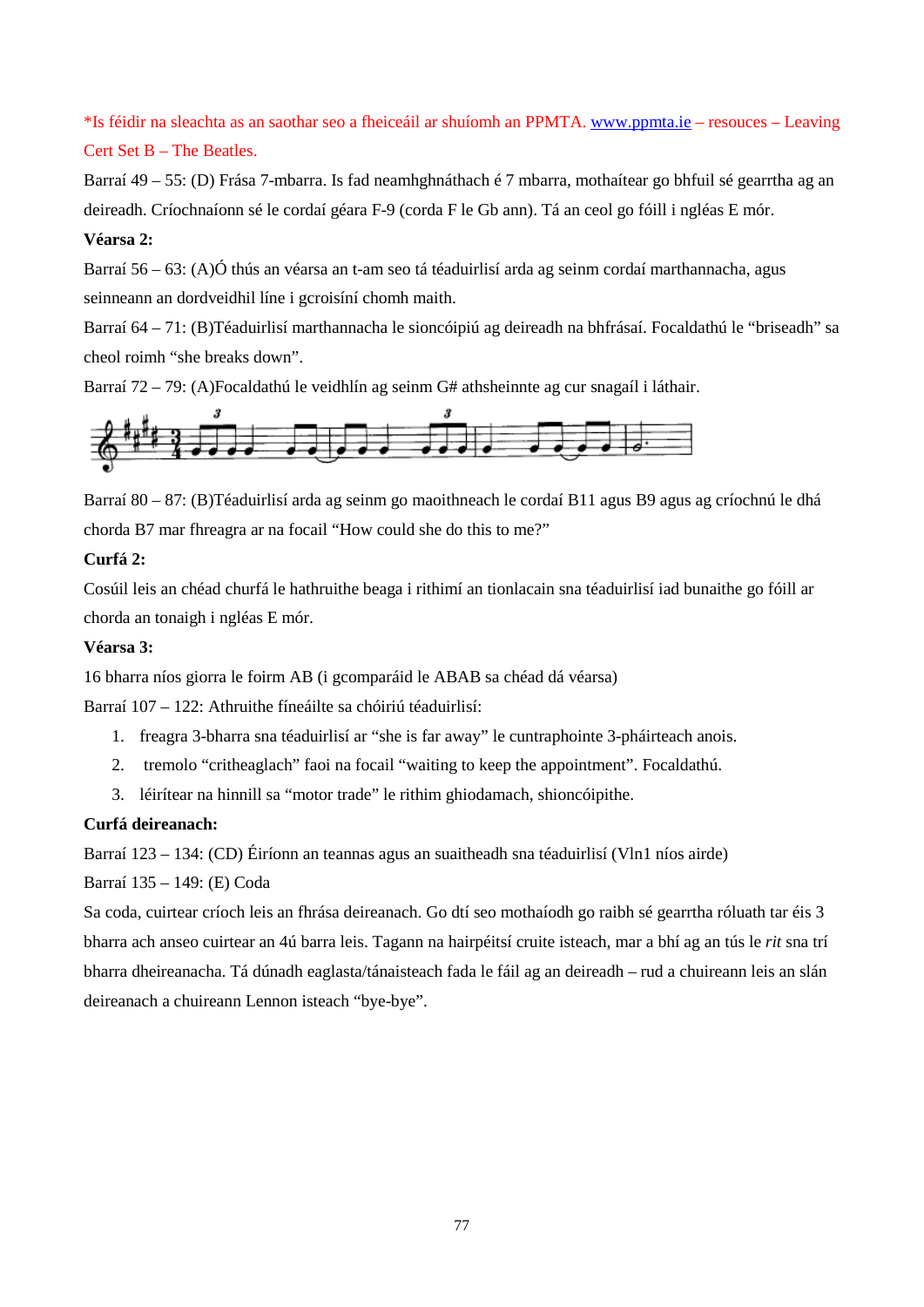### **Pointí le smaoineamh futhu**

**Scéal an amhráin**: Fágann cailín an baile go rúnda ag a cúig an chlog maidin Chéadaoin. Tá brón uirthi, ach ag an am céanna mothaíonn sí saoirse.

Ní thuigeann na tuismitheoirí cén fáth nach bhfuil an cailín buíoch as gach rud a rinne siad di. Ní thuigeann siad gur mhothaigh sise ina haonar ar feadh na mblianta.

Tá an t-athair ag srannadh sa leaba nuair a thagann an mháthair ar an litir agus briseann sí síos ag caoineadh. Síleann sí go bhfuil an cailín neamhthuisceanach. Ceistíonn sí conas ar féidir leis an chailín í a ghortú mar sin. Níor smaoinigh na tuismitheoirí orthu féin, chaith siad blianta ag strachailt leis an saol.

Ar an Aoine tá an cailín i bhfad ar shiúil, ag fanacht ar an choinne atá déanta aici le fear i gceird na ngluaisteán.

Cad a rinne na tuismitheoirí a bhí mícheart? Ní raibh fhios acu go raibh sé mícheart, pé rud é. Ní raibh greann aici riamh, agus is rud é sin nach féidir le hairgead a cheannach. Anois tá an greann ag an chailín, i ndiaidh é a bheith diúltaithe di le blianta fada.

Tá sí ag fágáil an bhaile. Slán.

**Focaldathú:** Tá roinnt mhaith samplaí samhlaíocha den fhocaldathú san amhrán. Cuireann siad seo le héifeacht an amhráin mar go gcruthaíonn siad íomhá in intinn an éisteora. Treisíonn siad na mothúcháin chomh maith. Cuireann siad béim ar íomhánna áirithe san amhrán, mar shampla caoineadh na máthar.

**Rithimí na Cruite:** Tugann an chruit tionlacan tríd síos. Tugann sé aontacht don amhrán mar go bhfuil na hairpéitsí céanna le fáil ag tús agus ag deireadh an amhráin. Go minic in áiteanna eile tugann sé seasmhacht don cheol sna cordaí seinnte i gcroisíní.

**Cuntrashéiseanna:** Seinneann an veidhlín agus an dordveidhil cuntrashéiseanna in áiteanna éagsúla tríd an phíosa. Go minic cruthaíonn na cuntrashéiseanna samplaí d'fhocaldathú. Tá cuntrashéis sa líne ghutha le fáil sa churfá. Cuireann an dá pháirt i gcuntraphointe lena chéile an dá thaobh den scéal in iúl – líne an chailín go hard, agus líne na dtuismitheoirí ar bun. Fásann an teannas sa nóta fada atá sa chuntrashéis agus maolaíonn ar an teannas céanna nuair a bhogann an nóta.

#### **Ceisteanna**

Éist leis an amhrán "She's Leaving Home" agus freagair na ceisteanna thíos bunaithe air.

- 1. Cé a chum an t-amhrán seo?
- 2. Cén t-innealltóir fuaime a bhí ann?
- 3. Cé a rinne an cóiriú ar an scór?
- 4. Cén uair a rinneadh taifeadadh air?
- 5. Cén príomhchantóir atá ann?
- 6. Cé eile a chanann ann?
- 7. Cén léiritheoir atá ann?

Cén ceann de na huigeachtaí seo a leanas atá le fáil ann ? Mínigh d'fhreagra.

Cuntraphointe  $\square$  homafóine  $\square$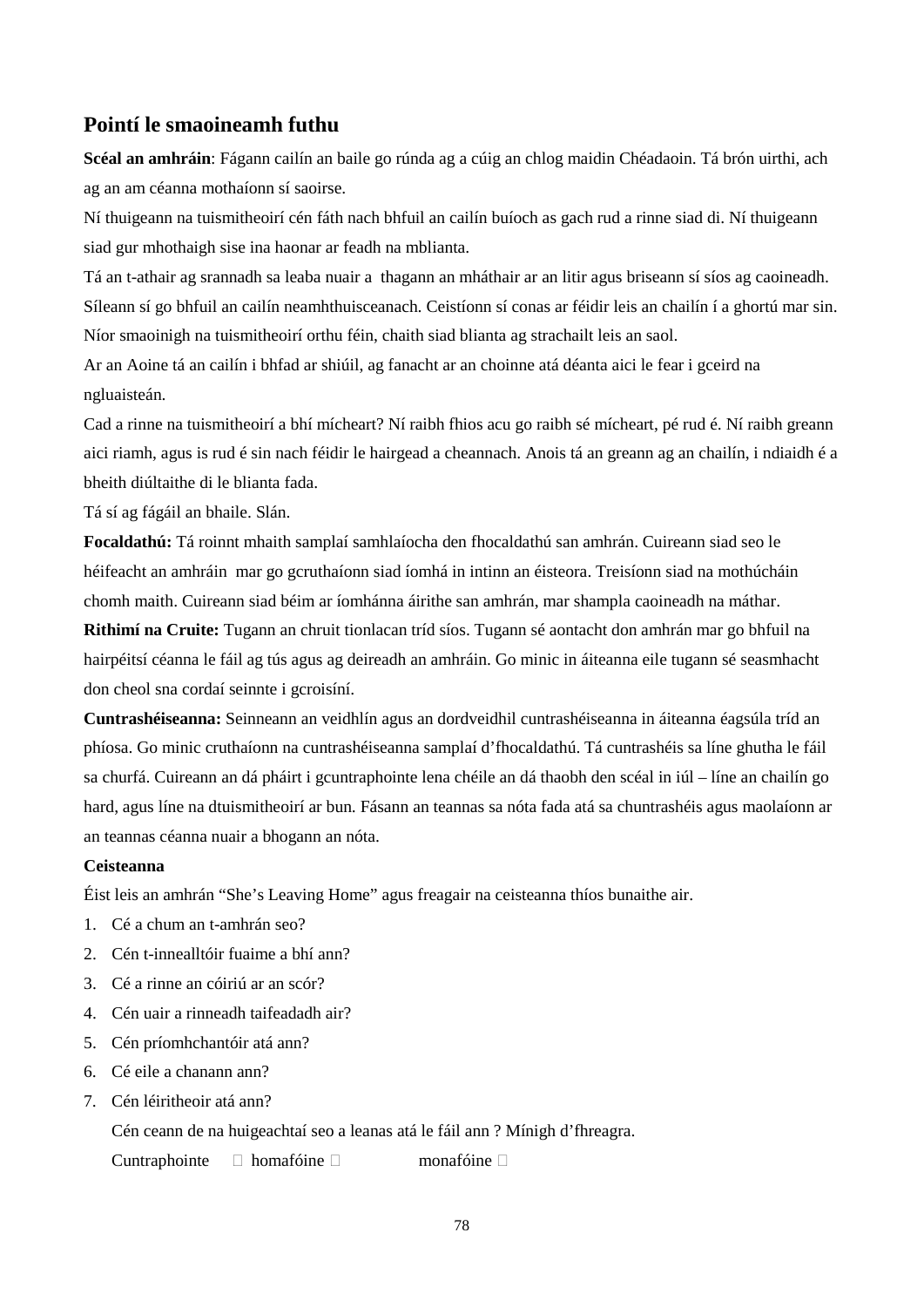- 8. Cén chéad uirlis atá le cluinstin?
- 9. Cén fáth a bhfuil sé seo neamhghnáthach?
- 10. Cén uirlis a sheinneann líne an doird i ndiaidh na chéad líne?
- 11. Cé mhéad guth a chanann sa véarsa?
- 12. Cé mhéad guth a chanann sa churfá?
- 13. Déan cur síos ar pháirt na ndrumaí agus páirt an ghiotair sa phíosa seo.
- 14. Cén fáth an bhfuil an píosa seo neamhghnáthach i gcomparáid le ceol eile na Beatles?
- 15. Ainmnigh dhá amhrán eile leo a úsáideann uirlisí cosúil leis na huirlisí san amhrán seo.
- 16. Cén dá cheann de na teicníochtaí seo a leanas atá ar fáil san amhrán seo?

Glissando  $\Box$  pizz  $\Box$  dordghiotar  $\Box$ 

Canón cuntrashéis fliúit chlasaiceach

- 17. Tabhair trí shampla d'fhocaldathú san amhrán.
- 18. Luaigh áit amháin a bhfuil sampla d'iolrianú ar fáil.
- 19. Mínigh an téarma "ilrianú".
- 20. Cén dá uirlis a sheinneann cuntraphointe i rith an amhráin?
- 21. Cén uirlis a sheinneann cordaí ar chroisíní i rith an amhráin?
- 22. Luaigh trí thréith ceoil a chuireann leis an mhothú de bhrón san amhrán.
- 23. Déan cur síos ar dhá áit a bhfuil sioncóipiú ar fáil san amhrán agus an éifeacht a bhaineann leis.
- 24. Conas a chruthaítear teannas san amhrán?
- 25. Conas a chruthaítear aontacht san amhrán?
- 26. Conas a chruthaítear éagsúlacht san amhrán?
- 27. Déan cur síos ar thrí thionlacan éagsúla atá in úsáid san amhrán.
- 28. Luaigh trí theicníocht uirlise atá le fáil san amhrán.
- 29. Cén éifeacht a bhaineann leis na drumaí a bheith in easnamh san amhrán?
- 30. Tarraing sraith pictiúr ag léiriú scéal an amhráin. Ní gá go mbeadh caighdeán ard ealaíne agat!
- 31. Buail amach na rithimí sa tséis ón scór.
- 32. Cuir banna le chéile sa rang agus seinnigí agus canaigí an t-amhrán seo. Bainigí úsáid as cibé uirlisí atá agaibh.
- 33. Buail amach na rithimí seo:

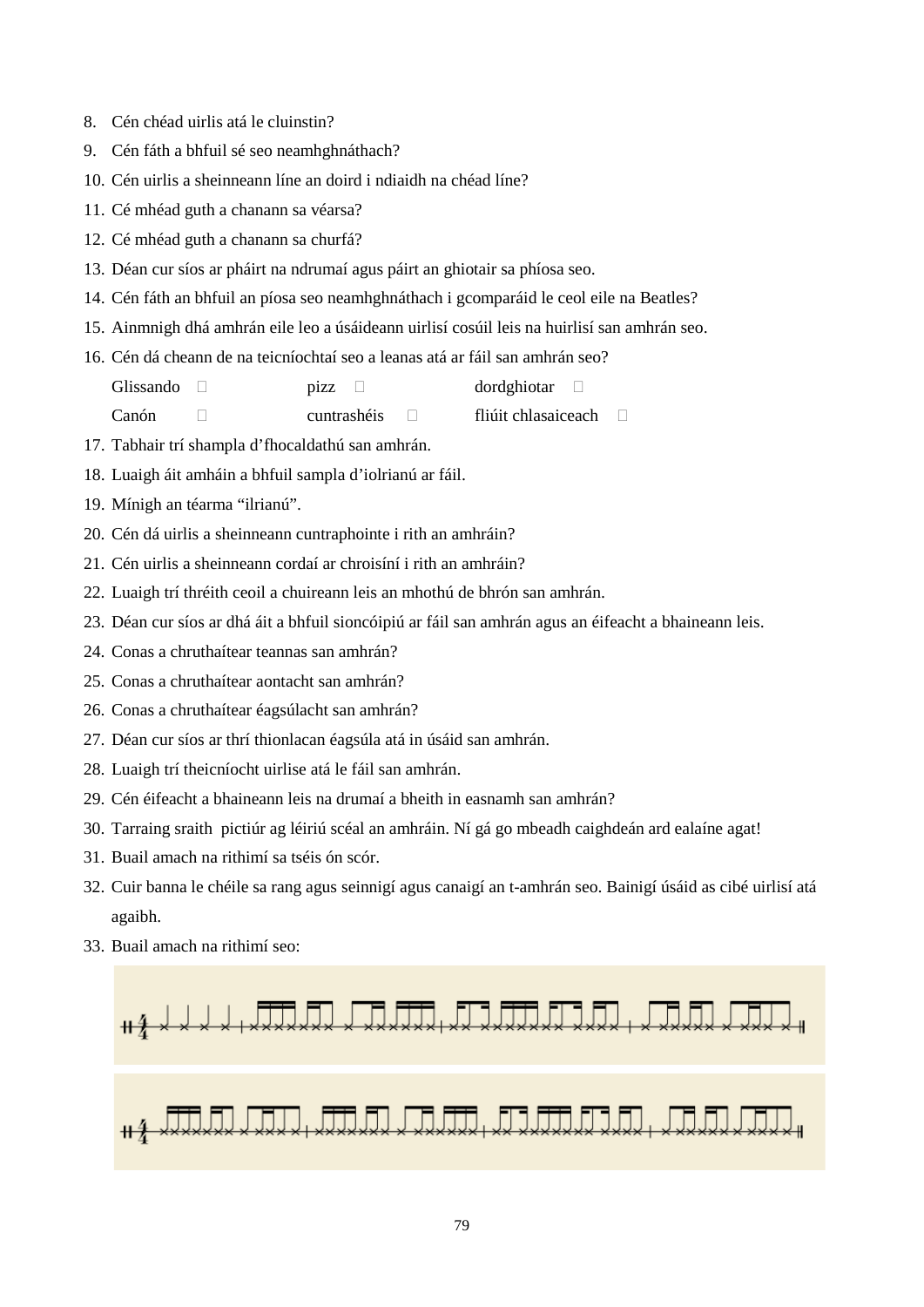Líon isteach an tábla seo a leanas ag léiriú na ndifríochtaí idir na véarsaí éagsúla agus na curfánna éagsúla faoi na cinnteidil atá tugtha.

|                                                 | Véarsa 1 | Véarsa 2 | Véarsa 3 |
|-------------------------------------------------|----------|----------|----------|
| Focail                                          |          |          |          |
|                                                 |          |          |          |
|                                                 |          |          |          |
|                                                 |          |          |          |
| Tionlacan                                       |          |          |          |
|                                                 |          |          |          |
|                                                 |          |          |          |
|                                                 |          |          |          |
| Focaldathú                                      |          |          |          |
|                                                 |          |          |          |
|                                                 |          |          |          |
| Rithimí                                         |          |          |          |
|                                                 |          |          |          |
|                                                 |          |          |          |
|                                                 |          |          |          |
|                                                 |          |          |          |
| Uirlisí (teicníochtaí/<br>cuntrashéiseanna srl) |          |          |          |
|                                                 |          |          |          |
|                                                 |          |          |          |
|                                                 |          |          |          |
|                                                 |          |          |          |
|                                                 | Curfá 1  | Curfá 2  | Curfá 3  |
| Focail                                          |          |          |          |
|                                                 |          |          |          |
|                                                 |          |          |          |
|                                                 |          |          |          |
| Focaldathú                                      |          |          |          |
|                                                 |          |          |          |
|                                                 |          |          |          |
|                                                 |          |          |          |
| Tionlacan                                       |          |          |          |
|                                                 |          |          |          |
|                                                 |          |          |          |
|                                                 |          |          |          |
| Uirlisí                                         |          |          |          |
|                                                 |          |          |          |
|                                                 |          |          |          |
|                                                 |          |          |          |
|                                                 |          |          |          |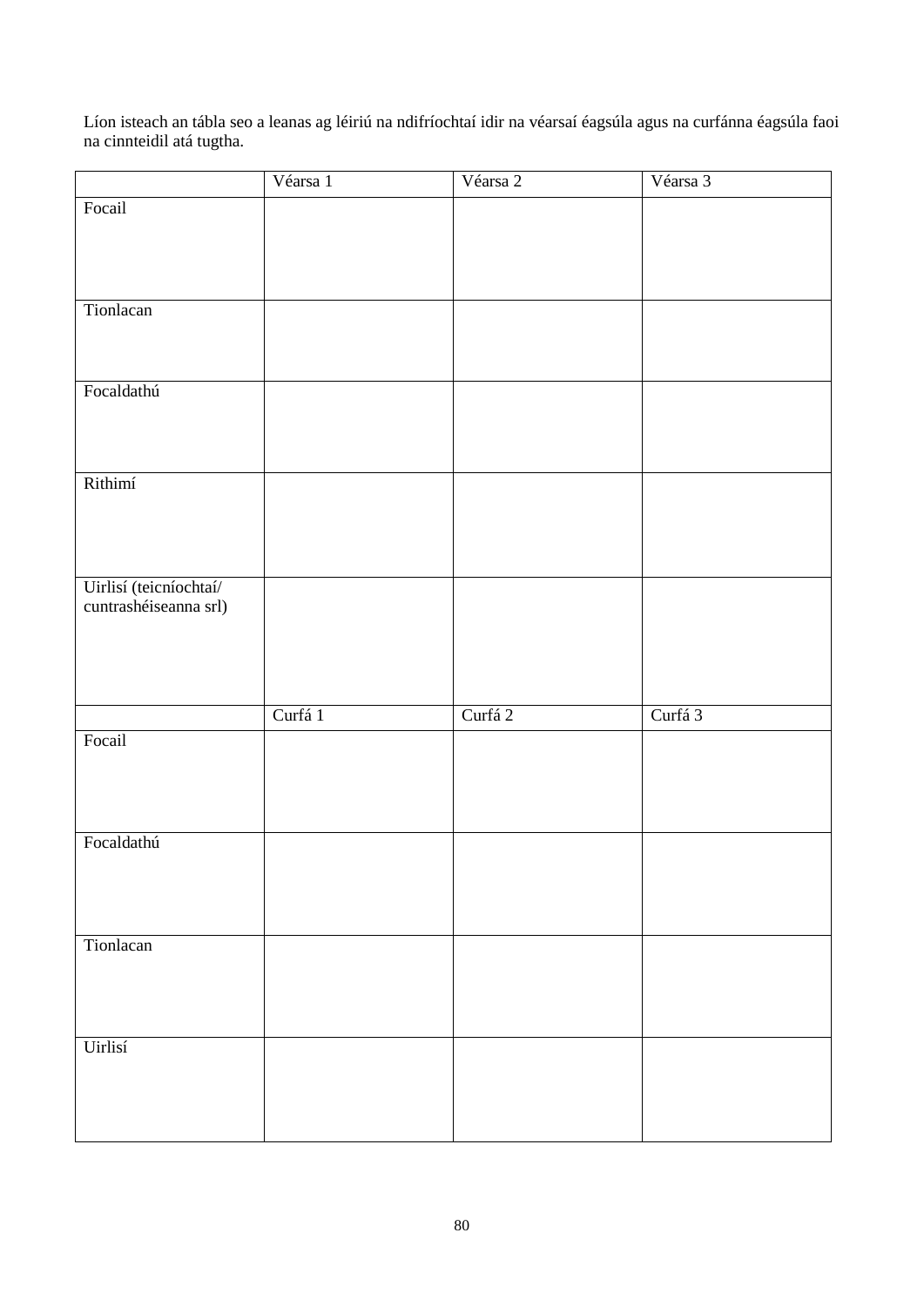# **When I'm 64**

#### **Réamhrá**

Ba é "When I'm 64" an chéad amhrán a bhí beartaithe le cur ar an albam Sgt Pepper. Chum McCartney é in onóir dá athair dá bhreithlá i mí Iúil 1966. Bhí a athair 64 ar an lá sin. Bhí grúpa snagcheol ag a athair agus bheadh an stíl a bhíodh ag an bhanna sin an-chosúil le ceol George Formby; rinne McCartney gach iarracht stíl an amhráin seo a bheith cosúil le stíl bhanna a athar.

Tá an ghluaiseacht chordúil san amhrán seo comónta go leor in eagcheol (ragtime):

I – V – I – I7 – IV agus tá sé lán le nótaí crómatacha.

#### **Anailís**

Cumtha ag: Paul McCartney

Taifeadta: Mí na Nollag 1966

Gléas: Seinneadh i ngléas C mór é, ach cuireadh luas breise leis an téip leis an cheol a ardú go gléas Db mór ionas go bhfuaimneodh guth McCartney níos óige agus é ag canadh..

Méadar: 2 thar 2 – dhá bhuille minim i ngach barra.

Uirlisí: Pianó 2 chláirnéid Dordchláirnéid amháin Giotar rithimeach Dordghiotar Sreangdhruma (seinnte le scuabanna) Clingíní (chimes)

#### **Le déanamh:**

Éist le roinnt snagcheol agus breac síos na tréithe ceoil a bhaineann leis an stíl cheoil seo. Luaigh na huirlisí, an stíl seanma, guthanna, rithim agus séis.

Déan comparáid idir an stíl sin agus stíl an amhráin seo le Paul McCartney.

Éist le roinnt samplaí d'eagcheol (ragtime) agus breac síos na tréithe ceoil a bhaineann leis an stíl.

Déan comparáid idir an stíl sin agus stíl an amhráin seo le Paul McCartney.

Cuir banna snagcheol le chéile sa rang agus seinnigí an t-amhrán seo.

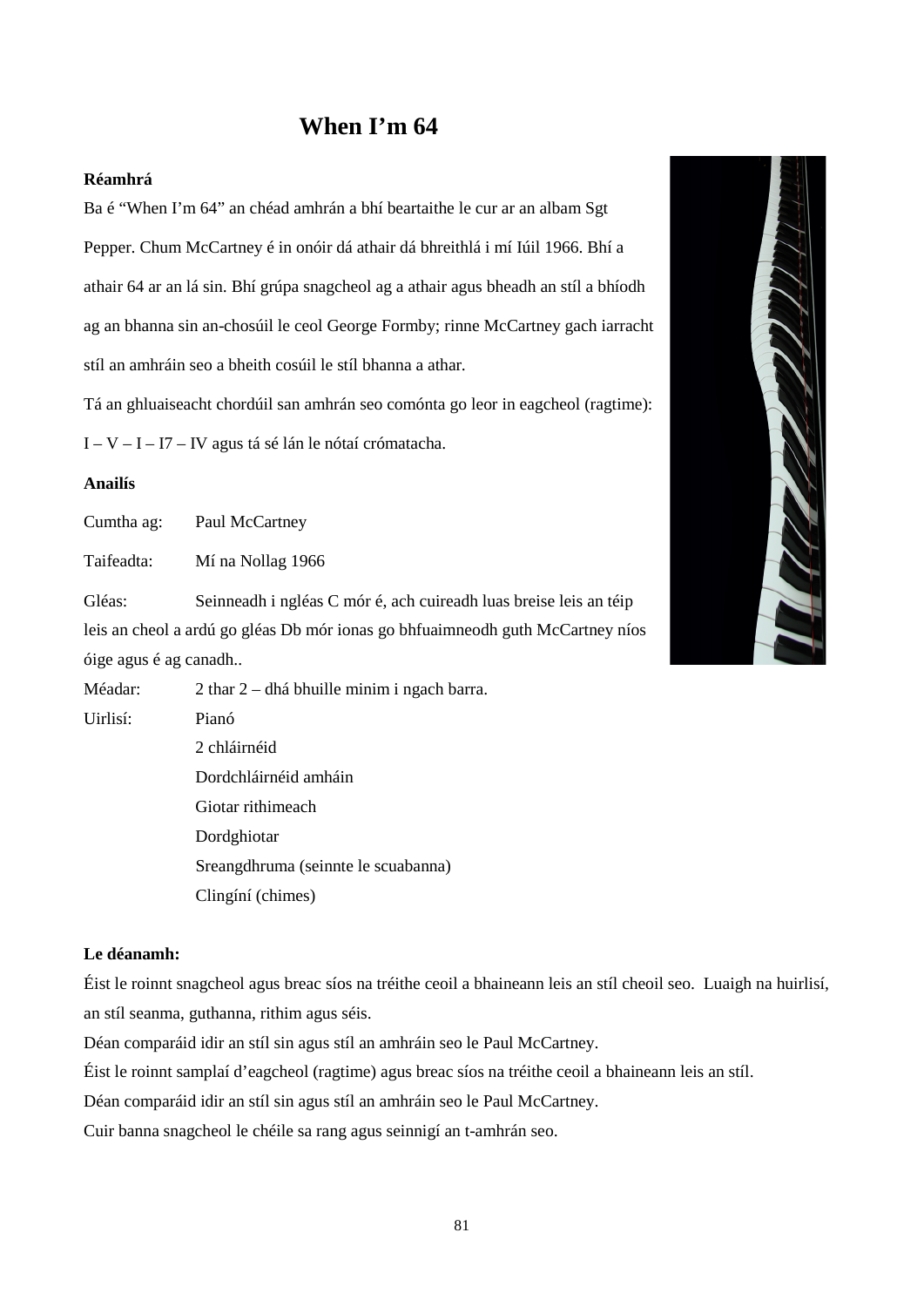Foirm:

| Barraí       | <b>Cuid den Amhrán</b>          |
|--------------|---------------------------------|
| $1 - 4;$     | Intreoir shéiseach              |
| $5 - 6$      | Intreoir – dhá bharra de rithim |
| $A: 7 - 14$  | Véarsa 1                        |
| $B: 15 - 22$ |                                 |
| $C: 23 - 30$ | Droichead 1                     |
| $D: 31 - 39$ |                                 |
| A: $40 - 47$ | Véarsa 2                        |
| $B: 48 - 55$ |                                 |
| $C: 56 - 63$ | Droichead 2                     |
| $D: 64 - 72$ |                                 |
| A: $73 - 80$ | Véarsa 3                        |
| $B: 81 - 88$ |                                 |
| E: 89 - 92   | Coda                            |

#### **Intreoir**

| $b. 1 - 4$    | Séis dhá pháirt ar chláirnéid (le hiontrálacha canónacha) le dordchláirnéid ag seinm doird |
|---------------|--------------------------------------------------------------------------------------------|
| $b. 5 - 6$    | Dhá bharra gan séis.                                                                       |
| Véarsa 1:     |                                                                                            |
| $b.7 - 14$ :  | Dhá fhrása 8-mbarra bunaithe ar thríchordaí agus ar nótaí crómatacha.                      |
| $b.15 - 22$ : | An dara frása 8-mbarra ag críochnú le gluaiseacht chordúil níos tapúla.                    |
| Droichead 1:  |                                                                                            |
| $b.23-29:$    | Frása 8-mbarra (Amion) freagartha ag frása 9-mbarra (Amion – C mór)                        |
|               | Tréithe: 1. nótaí marthannacha ar chláirnéid i 3cha. (b.23 -24)                            |
|               | 2. sleamhnú i stíl snagcheoil go G ard (b.31)                                              |
|               | 3. Corda Am7 ar "older" i mb.28                                                            |
|               | 4. cuireann na clingíní deireadh leis an droichead                                         |
| Véarsa 2:     |                                                                                            |
| $b.40-55$ :   | Cosúil le véarsa 1 leis an chóiriú céanna gutha agus tionlacain.                           |
| Droichead 2:  |                                                                                            |
| $b.56 - 72$ : | Níos mó focal sa droichead seo. Rithim phoncaithe; séis – 3cha athsheinnte. Cuntraphointe  |
|               | gutha i mb.60-63.                                                                          |
| Véarsa 3:     |                                                                                            |
| $b.73-87$ :   | Séis ar chláirnéid b.76-77; tagann an giotar rithimeach chun tosaigh b.84.                 |
|               | Corda VI7 (A7) i mb.85.                                                                    |
| Coda:         |                                                                                            |
| $b.88-92$ :   | Cosúil leis an intreoir le páirt thábhachtach ag na cláirnéidí.                            |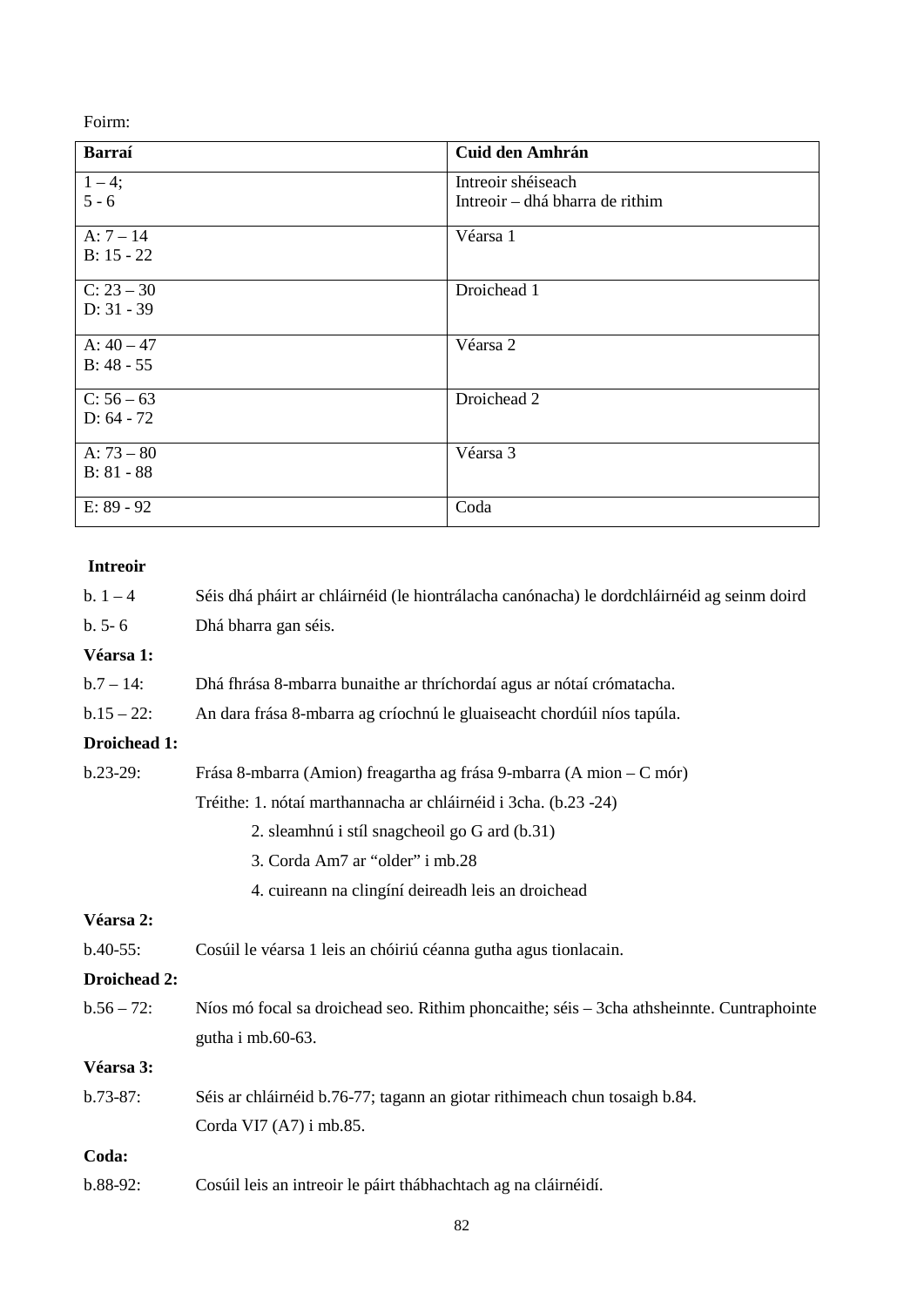Éist leis an amhrán "When I'm 64" agus freagair na ceisteanna thíos bunaithe air:

- 1. Cé a chum an t-amhrán seo?
- 2. Cén t-amchomhartha atá aige?
- 3. Cén léiritheoir a bhí ann?
- 4. Cén tionchar is mó atá le cluinstin air?
- 5. Cé a rinne an cóiriú don scór?
- 6. Cé chéad uirlis shéise atá le cluinstin?
- 7. Cén príomhchantóir atá ann?
- 8. Cén ócáid ar cumadh an t-amhrán dó?
- 9. Cuir tic leis na huirlisí (5) seo a leanas atá le cluinstin ann.

| Banjo        | cláirnéid $\Box$                      | dordghiotar<br>$\mathbf{1}$ | drumaí $\Box$      |
|--------------|---------------------------------------|-----------------------------|--------------------|
| Pianó $\Box$ | clingíní $\Box$                       | fliúit $\Box$               | veidhlín $\Box$    |
|              | Corn francach $\Box$ maindilín $\Box$ | xileafón $\Box$             | bosca ceoil $\Box$ |

- 10. Cé mhéad guth a chanann sa véarsa?
- 11. Cé mhéad guth a chanann sa churfá?
- 12. Cén bealach speisialta ina seinntear na drumaí?
- 13. Cuir tic leis na rudaí seo a leanas atá le cluinstin san amhrán:
	- Glissando  $\Box$  guthanna cúlra  $\Box$  Sosanna  $\Box$  arpéitse  $\Box$  canón  $\Box$
- 14. Déan cur síos ar pháirt an dordghiotar san amhrán seo.
- 15. Cén difear atá le cluinstin sa chuid "you'll be older too…." agus "every summer we can rent a cottage…."?
- 16. Cén dóigh a n-athraíonn an cóiriú leis na focail: "you can knit a sweater by the fireside"
- 17. Mínigh cad tá i gceist le nótaí crómatacha i gcomhthéacs an amhráin seo.
- 18. Mínigh cad tá i gceist le séis bunaithe ar thríchordaí i gcomhthéacs an amhráin seo.
- 19. Tabhair trí shampla de stíl an snagcheoil mar atá le fáil san amhrán seo.
- 20. Ainmnigh trí dhifríocht idir na véarsaí éagsúla san amhrán.
- 21. Ainmnigh ceithre dhifríocht idir an dá dhroichead san amhrán.
- 22. Déan cur síos ar úsáid chordaí nach bhfuil sa bhunghléas san amhrán.
- 23. Conas a chruthaítear éagsúlacht san amhrán?
- 24. Conas a chruthaítear aontacht san amhrán?
- 25. Luaigh trí dhifríocht idir na véarsaí agus na droichid san amhrán.
- 26. Rinneadh an taifeadadh seo a sheinm níos tapúla ionas go bhfuaimneodh guth McCartney níos óige. Cén fáth a ndearnadh é seo, i do bharúil?
- 27. Cén fáth gur roghnaigh McCartney stíl snagcheoil don amhrán áirithe seo?
- 28. Cén fáth, an dóigh leat, gur úsáideadh na scuabanna chun an sreangdhruma a sheinm?
- 29. Cén áit a bhfuil na clingíní le cloisteáil?
- 30. Déan cur síos ar an uirlis "na clingíní".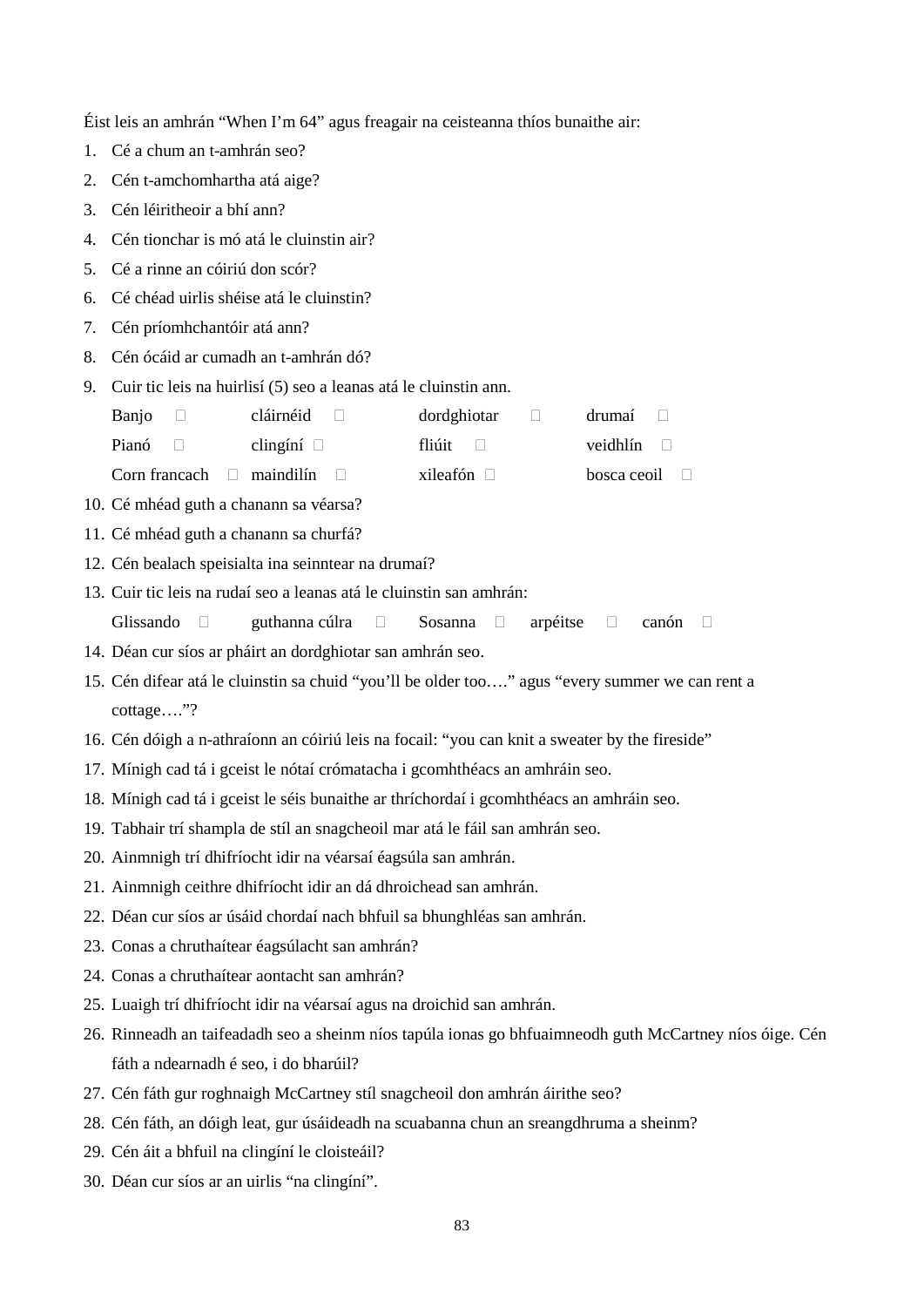Freagair na ceisteanna seo a leanas bunaithe ar an amhrán "Sgt. Pepper's Lonely Hearts' Club Band"

- 1. Ainmnigh na cordaí san intreoir: Gléas G:
- 2. Cén fáth a bhfuil an dara corda neamhghnáthach?
- 3. Ainmnigh na cordaí sa chéad líne den véarsa i ngléas G.
- 4. Cén fáth a bhfuil an dara corda neamhghnáthach?
- 5. Cén focail a bhfuil corda V le cloisteáil orthu?
- 6. Cén fáth go bhfuil sé seo neamhghnáthach?
- 7. Déan cur síos ar an tséis sa phíosa seo. Déan tagairt sa fhreagra do réimse na séise, athsheinm, cothromaíocht na bhfrásaí, léimeanna/céimeanna.
- 8. Déan cur síos ar an tséis san amhrán She's Leaving Home.
- 9. Déan comparáid idir an tséis sa dá amhrán seo.
- 10. Déan comparáid idir an rithim sa dá amhrán seo.
- 11. Cén t-amhrán is fearr leat as an dá cheann seo? Cén fáth?

### **Ceisteanna Ardleibhéil**

- 1. Cuir cáil agus cúlra na Beatles i gcomparáid le do rogha banna eile.
- 2. Luaigh na pointí/imeachtaí ba chúis le rachairt na Beatles.
- 3. Cad ba chúis le titim i léig na Beatles? Luaigh agus déan plé ar 4 phointe éagsúla.
- 4. Ainmnigh agus déan cur sios ar cheithre amhrán eile le na Beatles nach bhfuil ar chúrsa na hArdteiste.
- 5. Déan cur síos ar na tréithe ceoil a rinne ceol na Beatles éagsúil ó cheol bannaí eile.
- 6. Cum 3 fhrása eile le dul leis an fhrása ceoil seo. Bíodh modhnú go dtí an ceannasach ann.



7. Cum 3 fhrása eile le dul leis an fhrása ceoil seo. Bíodh an ceol i bhfoirm AABB.



8. Cum 3 fhrása eile le dul leis an fhrása ceoil seo. Bíodh an ceol i bhfoirm ABBA le modhnú.